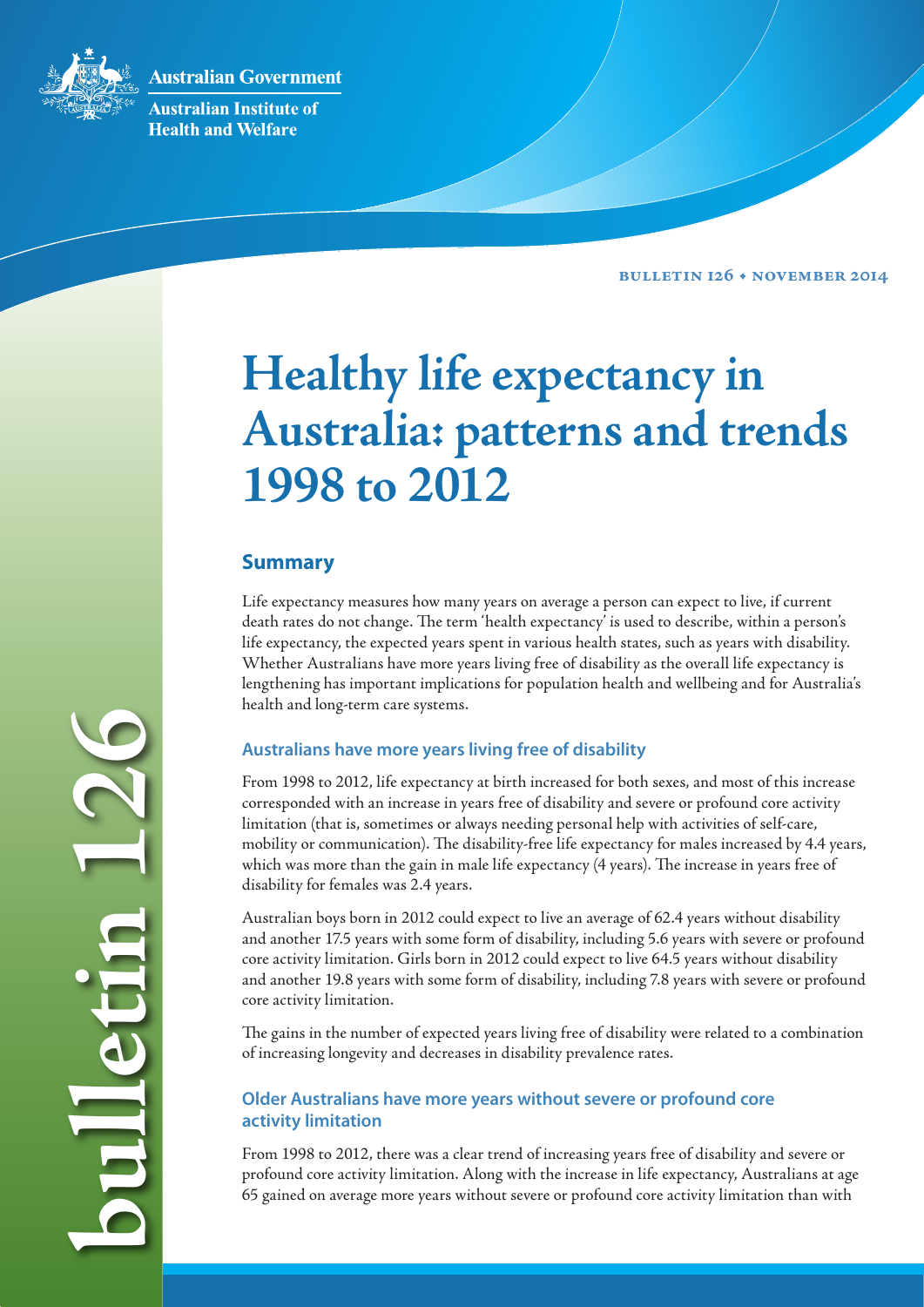it: males gained 2.3 limitation-free years and 0.7 years with severe or profound core activity limitation; females gained 2.0 limitation-free years and 0.3 years with severe or profound core activity limitation.

Males at age 65 in 2012 could expect to live an average 8.7 years without disability and another 10.4 years with some form of disability, including 3.7 years with severe or profound core activity limitation. Females at age 65 could expect to live 9.5 years without disability and another 12.5 years with some form of disability, including 5.8 years with severe or profound core activity limitation.

## **The gender gaps are narrowing in life expectancy and years living free of disability**

Although women could expect to live longer and live more years both with and without disability than men could, gender gaps in life expectancy and years free of disability and severe or profound core activity limitation are narrowing across all ages.

During 1998–2012, the gender gap in years free of disability at birth was almost halved from 4.1 years to 2.1 years. At age 65, the gap was halved from 1.6 years to 0.8 years. The gap in years without severe or profound core activity limitation at age 65 narrowed from 1.2 years to 0.8 years.

The reduced gender gaps in health expectancies were partly associated with gender differences in the decline of disability prevalence rates.

| <b>Contents</b> |
|-----------------|
|                 |
|                 |
|                 |
|                 |
|                 |
|                 |
|                 |
|                 |
|                 |
|                 |
|                 |
|                 |
|                 |
|                 |
|                 |
|                 |
|                 |
|                 |
|                 |
|                 |
|                 |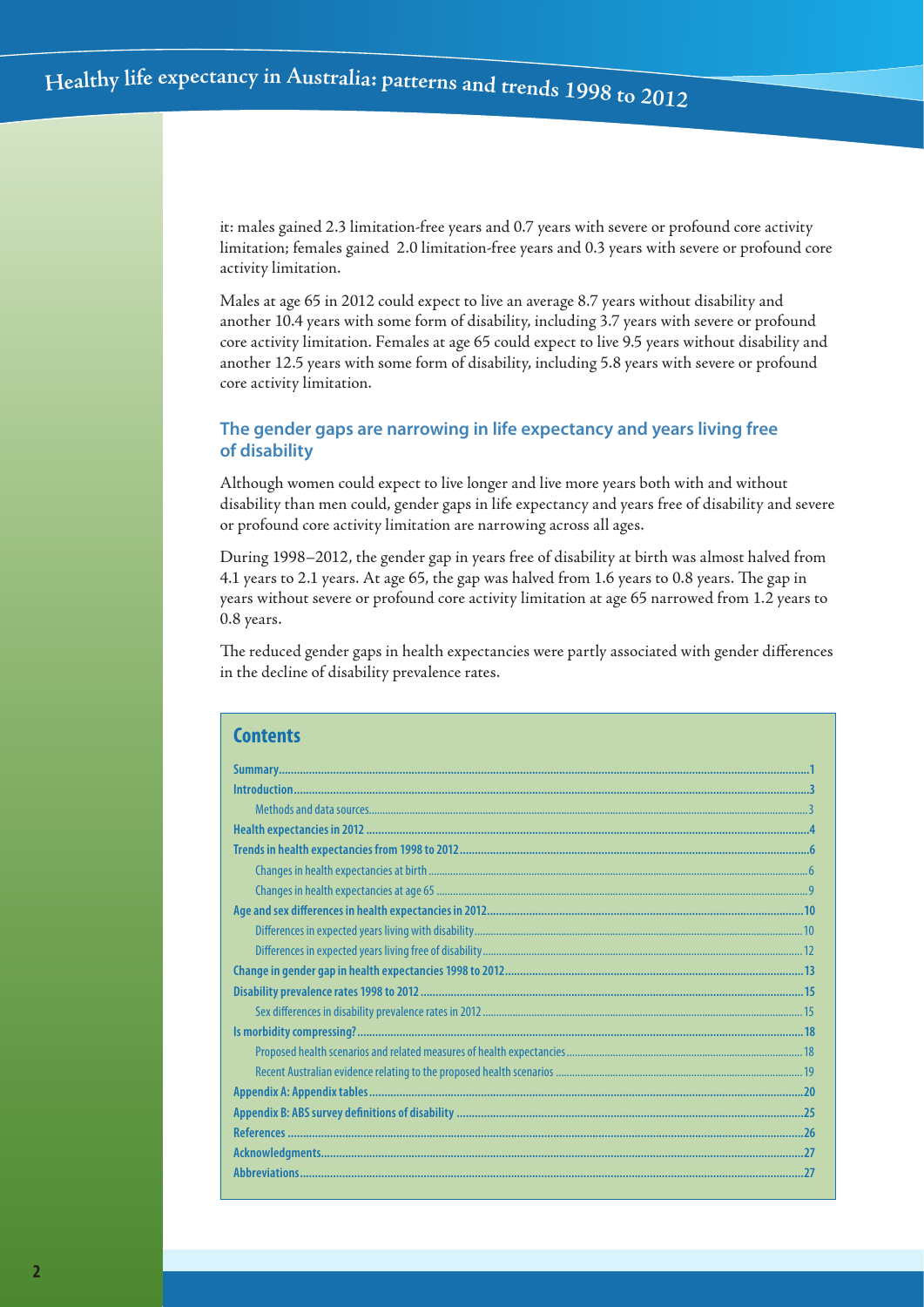# **Introduction**

Australians are living longer, and whether Australians have more years living free of disability as the overall life expectancy is lengthening has important implications for population health and wellbeing and for Australia's health and long-term care systems. This bulletin explores this question and updates key analyses published previously in the report *Changes in life expectancy and disability in Australia 1998 to 2009* (AIHW 2012). It also examines recent changes in gender gaps in life expectancy and health expectancies as well as the contribution of life expectancy and disability prevalence to the changes in health expectancies in Australia. Some results of this analysis were published in *Australia's health 2014* (AIHW 2014).

Life expectancy measures how many years on average a person of a given age can expect to live, if current death rates do not change. While life expectancy is an important indicator of population health, people's health is increasingly being considered in terms of their quality of life and functional status (AIHW 2004; 2014).

The term 'health expectancy' is used to describe, within a person's life expectancy, the expected years spent in various health states from birth to death, such as years with disability.

The expected years of life free of disability, or the expected years of life with disability, is one of the most common measures of health expectancy. It has been estimated for more than 50 countries, including Australia (Robine & Michel 2004; OECD 2011). As this indicator is adjusted for the size and age structure of populations, it allows direct comparison of different population subgroups and analyses of changes over time.

## **Methods and data sources**

Estimates of health expectancies in this bulletin use the Sullivan method (Sullivan 1971), which is the most widely used method to estimate health expectancies. It requires mortality data taken from period life tables (which show the current probability of death for the population of different ages in the current year) and data on the prevalence of disability or other health states. It modifies the regular life table by applying the age-specific prevalence rates of disability to the number of person years in each age interval of the life table. For more detailed information about the method, see Appendix A of *Changes in life expectancy and disability in Australia 1998 to 2009* (AIHW 2012).

Health expectancies may be expressed in terms of healthy life expectancy such as 'disability-free life expectancy' or 'active life expectancy'. These terms are often used to indicate someone's expected remaining years of life where they do not have limitations or require help with daily activities. Health expectancy may also be expressed in terms of expected years living with disability, or years living with limitations in basic daily activities.

In this bulletin, health expectancies have been estimated and expressed using the following main measures:

- • expected years of life lived with disability (capturing all severity levels)
- • expected years of life lived with a severe or profound core activity limitation—a subset of the above measure
- • expected years of life free of disability
- expected years of life free of a severe or profound core activity limitation
- • estimates of each of the above as a proportion of total life expectancy.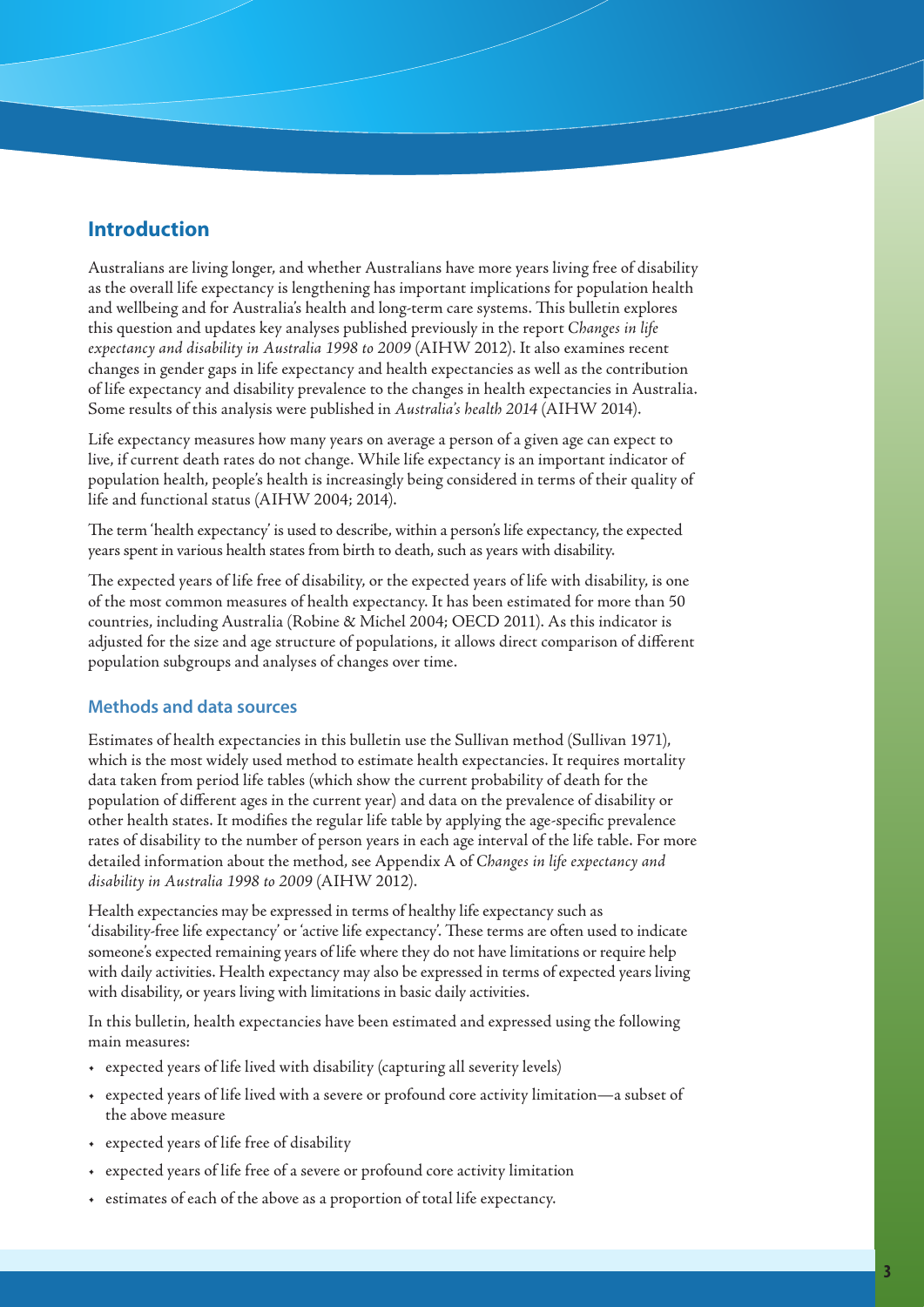Disability does not necessarily equate to poor health or illness. For example, in the early stages of disability associated with paraplegia, the affected persons might be considered in poor health, but once their condition is stable, they might enjoy good health, particularly in the sense that they do not require medical services and can participate in many life areas. Expected years with disability should not be considered as being of less value than years without disability.

Life expectancy has been calculated using mortality data for the three years ending in the year shown in the graphs and tables. Unpublished Australian Bureau of Statistics (ABS) abridged life tables for 1996–1998, 2001–2003, 2007–2009 and 2010–2012 are used together with the age- and sex-specific disability prevalence rates in the calculation of health expectancies. Data on prevalence of disability and severe or profound core activity limitation are from the ABS 1998, 2003, 2009 and 2012 Survey of Disability, Ageing and Carers (SDAC).

ABS disability surveys generally follow the conceptual framework and major concepts of the International Classification of Functioning, Disability and Health (ICF). For details of the SDAC survey definitions of disability and severe or profound core activity limitation, see Appendix B. Detailed disability prevalence data for the Indigenous population are not available from the SDAC.

A summary of the ABS 2012 SDAC data quality declaration can be viewed on the ABS website.

# **Health expectancies in 2012**

## **Health expectancies at birth**

In 2012, life expectancy at birth was 79.9 years for Australian males and 84.3 years for females, a difference of 4.4 years (Figure 1).

Males born in 2012 could expect to live 62.4 years without disability and another 17.5 years with some level of disability, including 5.6 years with severe or profound core activity limitation. Females born in 2012 could expect to live an average 64.5 years without disability and another 19.8 years with disability, including 7.8 years with severe or profound core activity limitation (Figure 1).

Years lived with disability account for 22% of total life expectancy for males and 24% of total life expectancy for females. Around 7.1% of total male life expectancy was years with severe or profound core activity limitation, compared with 9% of total female life expectancy (Table A1).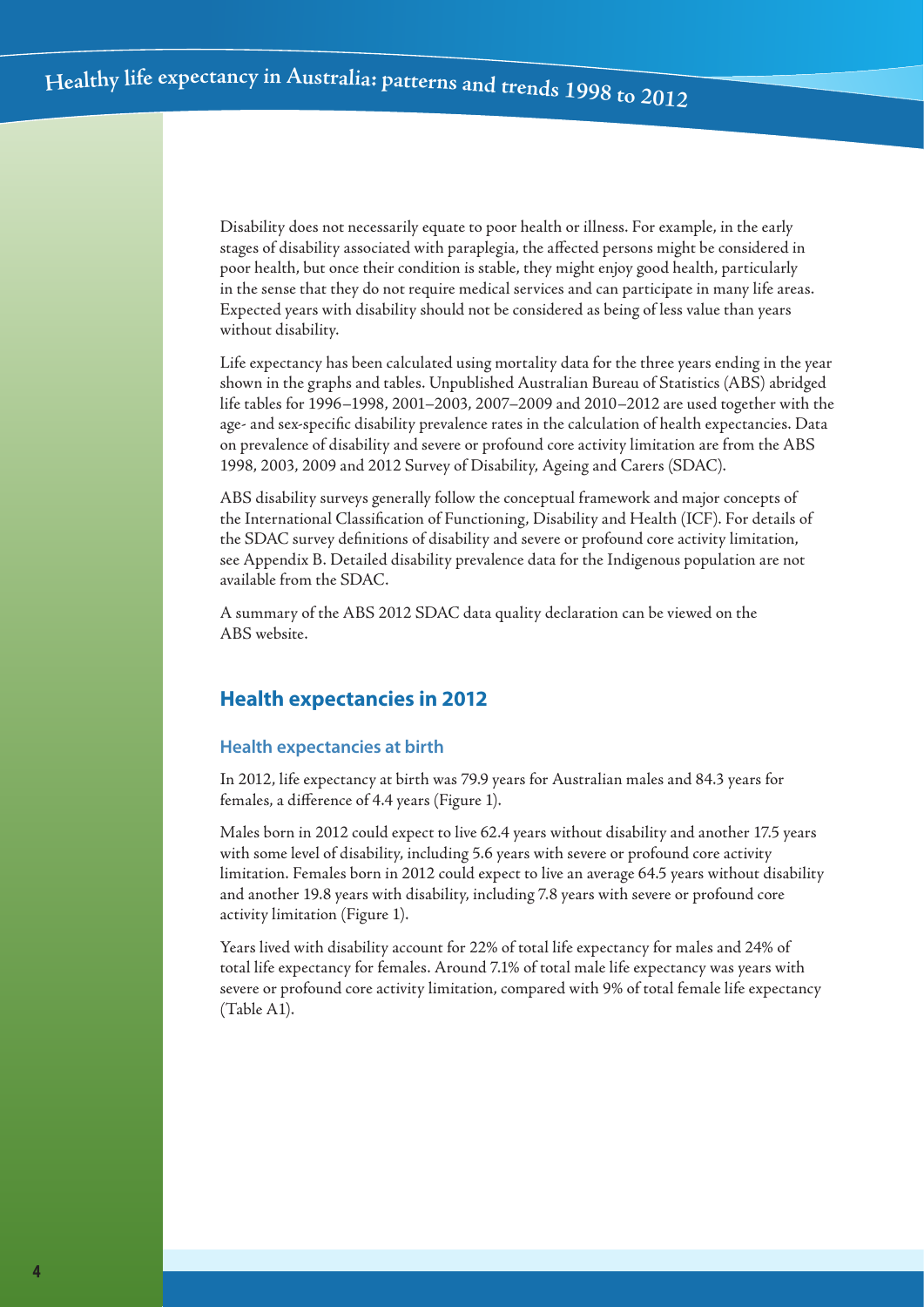

## **Health expectancies at age 65**

Life and health expectancies at birth are influenced by mortality in early life. Focusing on life and health expectancies at age 65 is more appropriate for monitoring healthy ageing and discussing the issues relating to 'compression or expansion of morbidity' (see the section 'Is morbidity compressing?').

In 2012, life expectancy at age 65 (that is, the number of additional years a person at age 65 could expect to live) was 19.1 years (to 84.1) for males and 22.0 years (to 87.0) for females.

Males at age 65 in 2012 could expect to live 8.7 years free of disability and 10.4 years with disability, including 3.7 years with severe or profound core activity limitation. Females at age 65 could expect to live 9.5 years free of disability and 12.5 years with disability, including 5.8 years with severe or profound core activity limitation (Figure 2; Table A2).

At age 65, the proportion of remaining years lived with disability was 54.5% for males and 56.8% for females. The proportion of years with severe or profound core activity limitation was 19.4% for males and 26.2% for females (Table A2).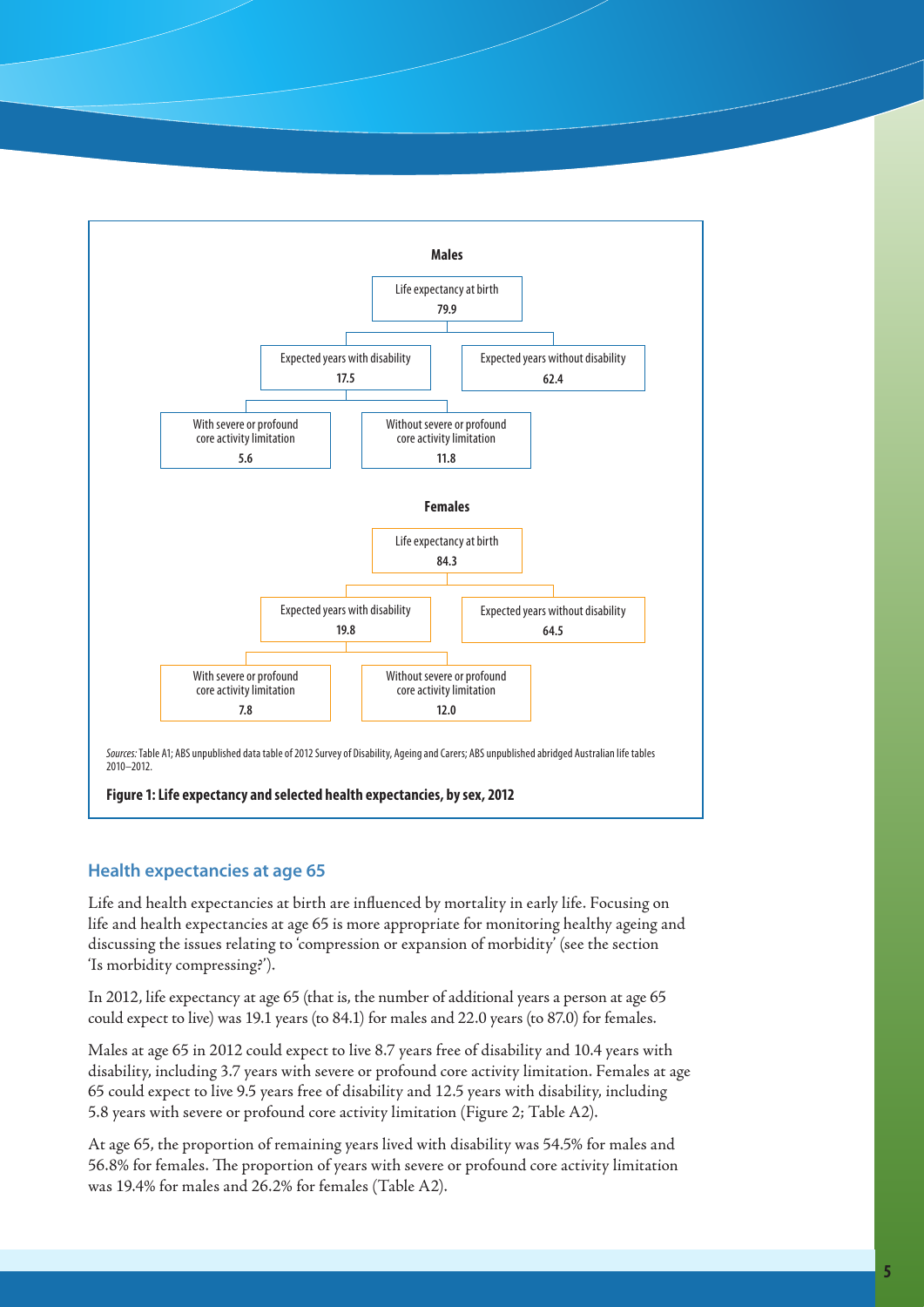It should be noted that health expectancies at any given age are average estimates for the total population of that age group, including people who already have a disability at the given age. Hence, the expected years of life with disability at age 65 for a person who does not have a disability at age 65 would be fewer than the estimates in Table A2, which average the experience of people with and without disability at 65.



**Figure 2: Selected health expectancies at age 65, by sex, 2012**

# **Trends in health expectancies from 1998 to 2012**

## **Changes in health expectancies at birth**

From 1998 to 2012, life expectancy at birth increased from 75.9 years to 79.9 years (an extra 4.0 years) for males and from 81.5 years to 84.3 years (an extra 2.8 years) for females (Figure 3). Between each successive survey over this period, the gains in life expectancy declined for both boys and girls (Figure 4).

Most of the increase in life expectancy at birth, for both sexes, was the number of expected years free of disability and severe or profound core activity limitation (Figure 5). The disability-free life expectancy for males increased by 4.4 years—faster than the gain in male life expectancy (by 4 years). The increase in disability-free life expectancy for females was 2.4 years (compared with 2.8 years gain in female life expectancy) (Table A1).

The proportion of disability-free life expectancy rose from 76% to 78% for males and remained at around 76% for females between 1998 and 2012. The proportion of expected years free of severe or profound core activity limitation remained stable at about 93% for males and 91% for females from 1998 to 2012 (Table A1).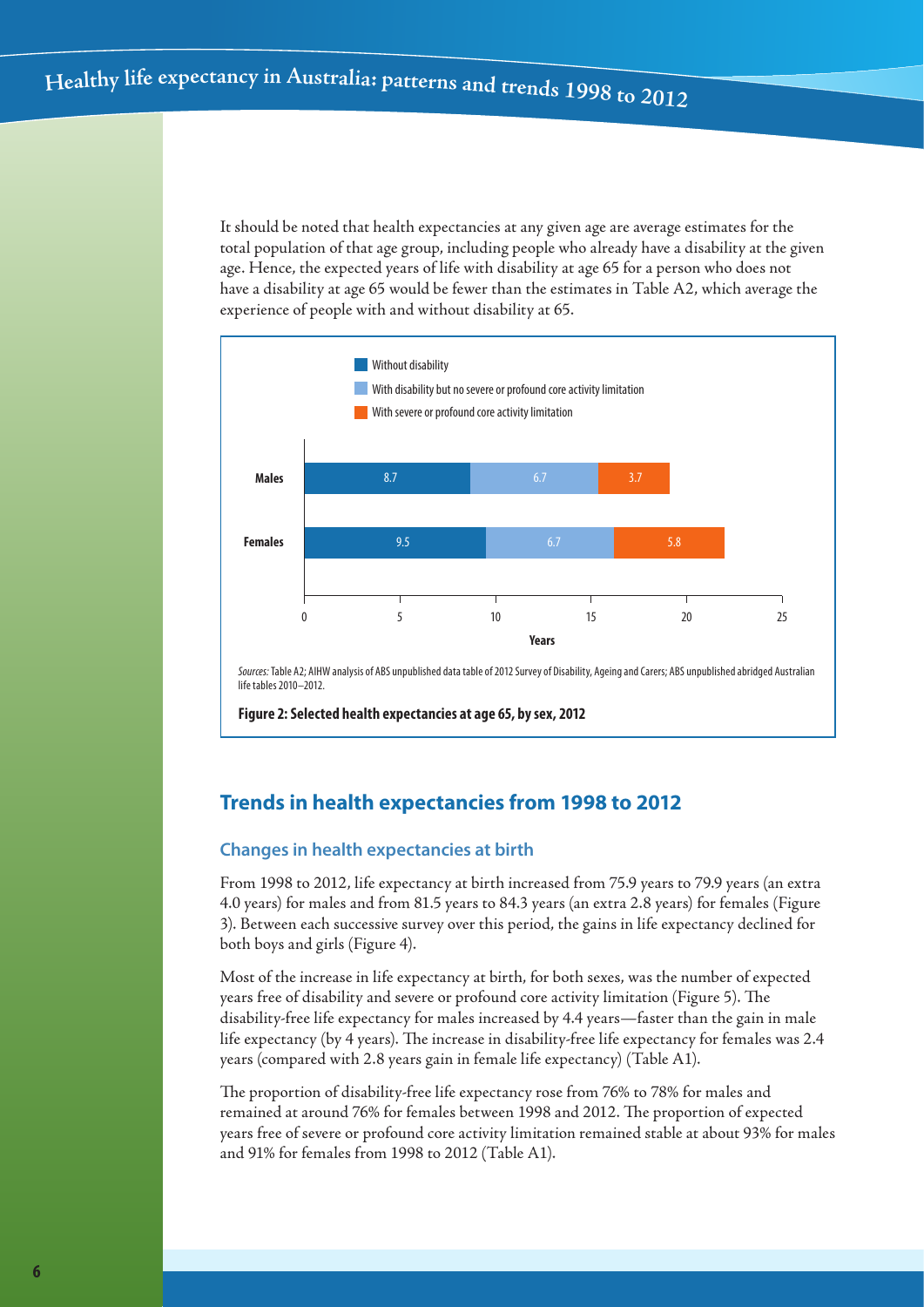Between 1998 and 2012, the expected years of life with disability declined slightly for males, (from 17.9 years to 17.5 years), but increased slightly for females (from 19.4 years to 19.8 years). The expected years with severe or profound core activity limitation increased slightly for both sexes (Figure 3).



*Sources:* AIHW analysis of ABS 1998 Survey of Disability, Ageing and Carers confidentialised unit record files; ABS unpublished data table of 2012 Survey of Disability, Ageing and Carers; ABS unpublished abridged Australian life tables 1996–1998 and 2010–2012.

**Figure 3: Life expectancy and selected health expectancies, by sex, 1998 and 2012**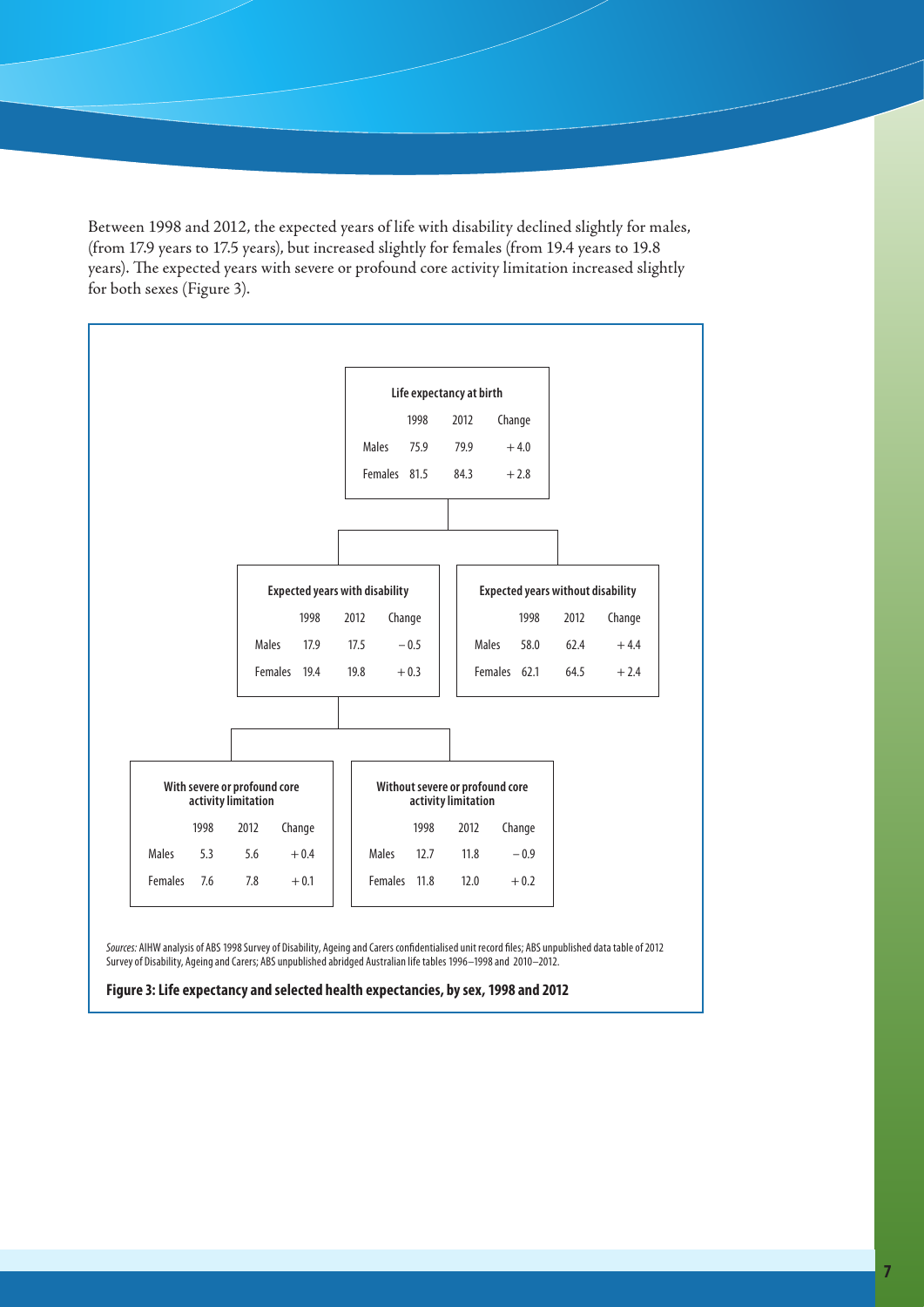# Healthy life expectancy in Australia: patterns and trends 1998 to 2012



**Figure 4: Average annual increases in life expectancy at birth, by sex, 1998 to 2012**



*Sources:* Table A1; AIHW analysis of ABS 1998 and 2003 Survey of Disability, Ageing and Carers confidentialised unit record files; ABS unpublished data of 2009 and 2012 Survey of Disability, Ageing and Carers; unpublished abridged Australian life tables 1996–1998; 2001–2003; 2007–2009; 2010–2012.

**Figure 5: Selected health expectancies at birth, by sex, 1998 to 2012**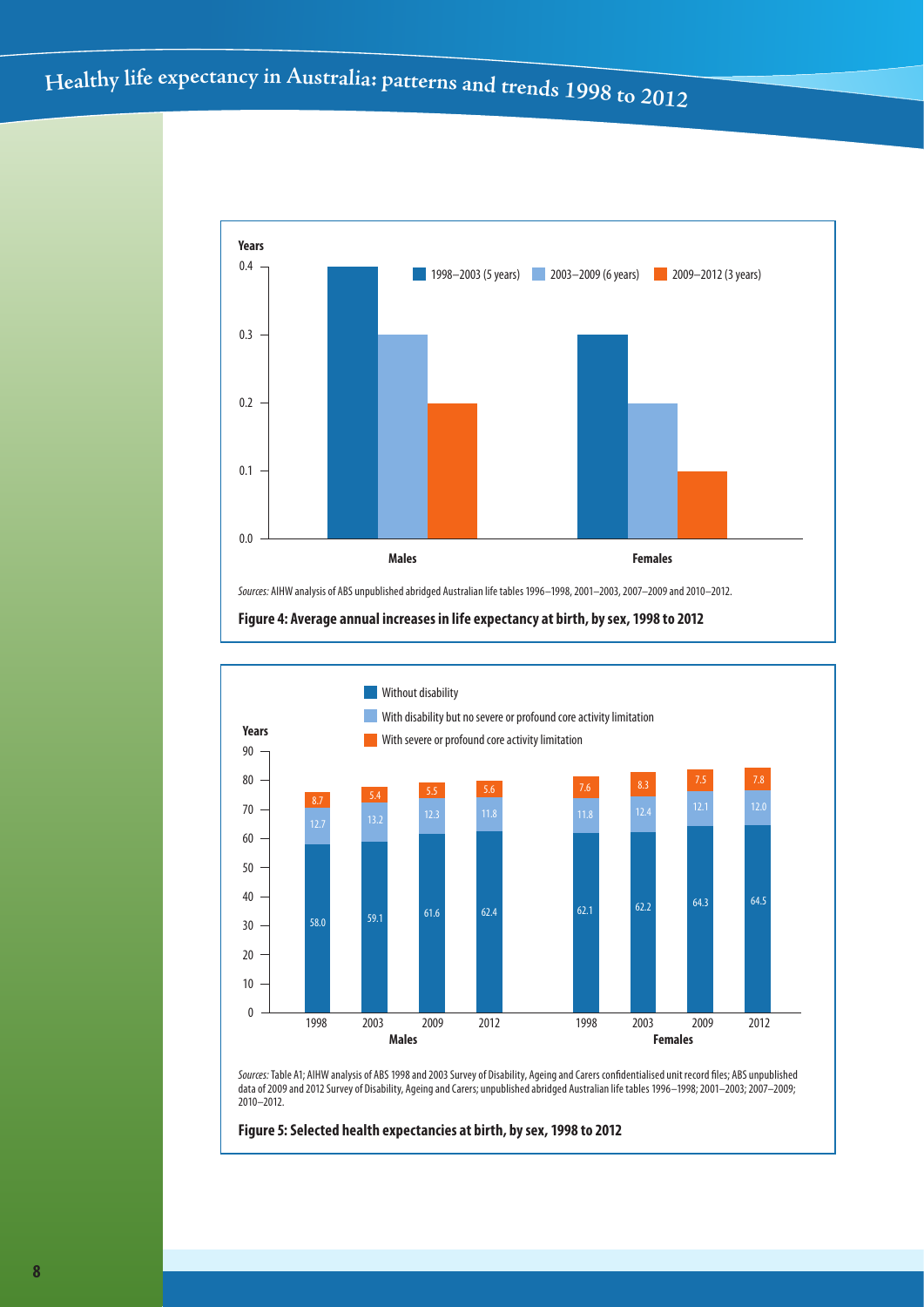## **Changes in health expectancies at age 65**

Life expectancy at age 65 increased by 3.0 years (from 16.1 years to 19.1 years) for males and 2.2 years (from 19.8 years to 22.0 years) for females during 1998–2012 (Table A2). Between each successive survey over this period, the gains in life expectancy declined for both sexes (Figure 6).

Overall, there was a clear trend of increasing the number of years free of any disability and severe or profound core activity limitation from 1998 to 2012. Along with the increase in life expectancy at age 65, on average, both males and females gained more years without severe or profound core activity limitation than with it: 2.3 years versus 0.7 years for males and 2.0 years versus 0.3 years for females. Males gained more (1.6 years) in the expected years free of disability than females (0.8 years) (Figure 7, Table A2).

At age 65, 76% of the gains in male life expectancy and almost 90% of the gains in female life expectancy were expected years without severe or profound core activity limitation (Tables A4 and A5).

At age 65, 46% of the extra years in life expectancy for males and 64% for females were years with disability (Tables A4 and A5). The expected years with disability at age 65 increased by 1.4 years for both males and females (Figure 7).

The proportion of expected years with disability at age 65 dropped from 56.0% to 54.5% for males but increased slightly from 56.0% to 56.8% for females (Table A2).

The proportion of expected years with severe or profound core activity limitation remained about the same (around 19%) for males in 1998–2012, while the proportion for females fell from 28% to 26% (Table A2).

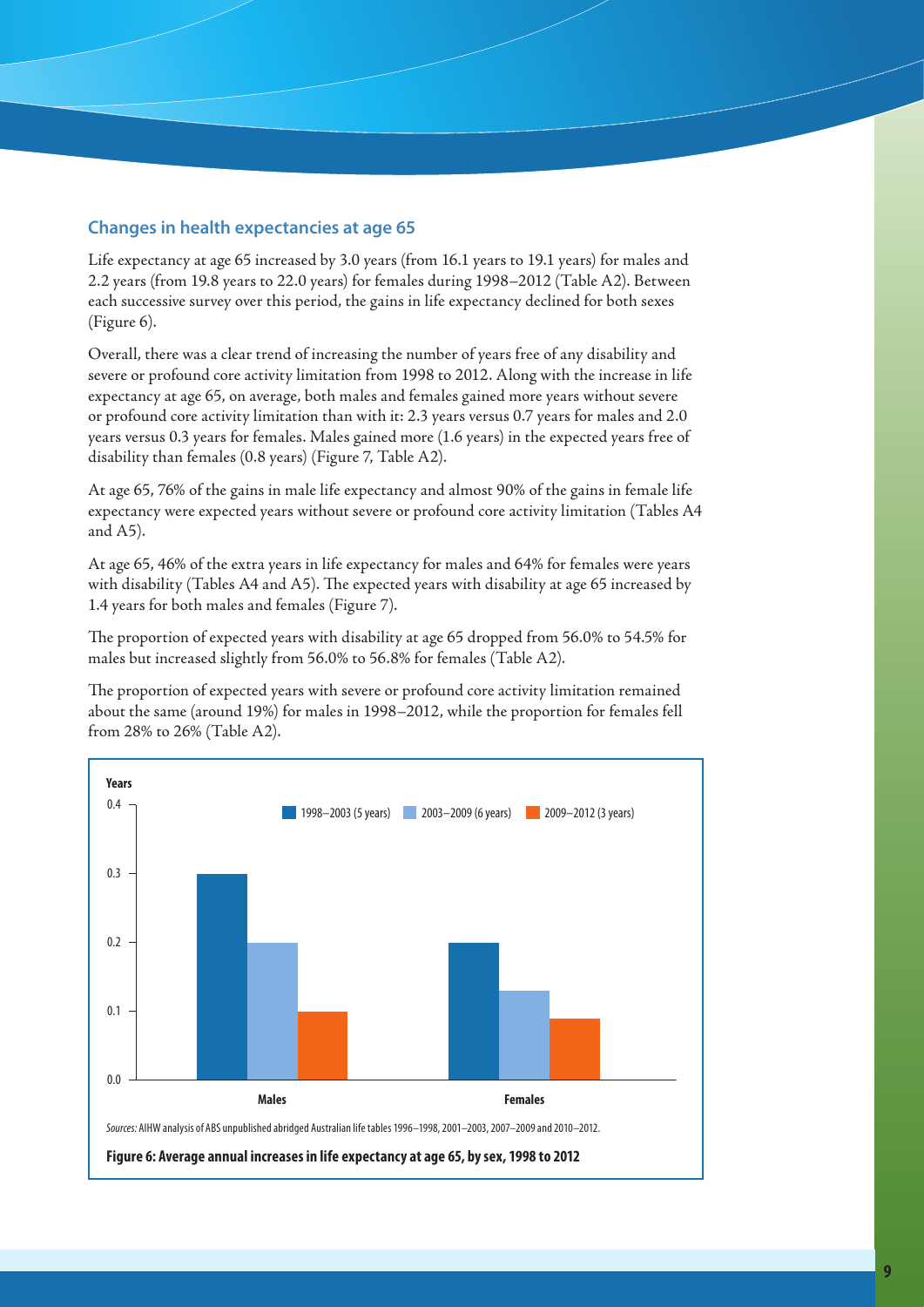

*Sources:* Table A2; AIHW analysis of ABS 1998 and 2003 Survey of Disability, Ageing and Carers confidentialised unit record files; ABS unpublished data of 2009 and 2012 Survey of Disability, Ageing and Carers; unpublished abridged Australian life tables 1996–1998; 2001–2003; 2007–2009; 2010–2012.

**Figure 7: Selected health expectancies at age 65, by sex, 1998 to 2012**

## **Age and sex differences in health expectancies in 2012**

Overall, females could expect to live more years both with and without disability and severe or profound core activity limitation than males could (figures 1 and 8).

The gender difference in life expectancy narrowed with age, from 4.4 years at birth to 2.9 years at age 65, and to 1.1 years at age 85 or over (Figure 9).

### **Differences in expected years living with disability**

Females had more expected years with disability than males had at all ages (Figure 8). The sex difference was around 2.5 to 2.8 years for people at ages 10 to 54, and then it gradually declined among people at older ages, with a minor difference of 1 year for people at age 85 or older (Figure 9).

The sex difference in the expected years with disability was proportionally larger than that for years with severe or profound core activity limitation among people at age under 70 (Figure 9).

In contrast, the difference in the years with severe or profound core activity limitation was proportionally larger than that for years with disability among people aged 70 and over, and it was even lar ger than the difference for life expectancy among those at age 85 or older (Figure 9). This was partly related to higher prevalence rates of severe or profound core activity limitation for older females than for older males (see the section 'Sex differences in disability prevalence rates 2012').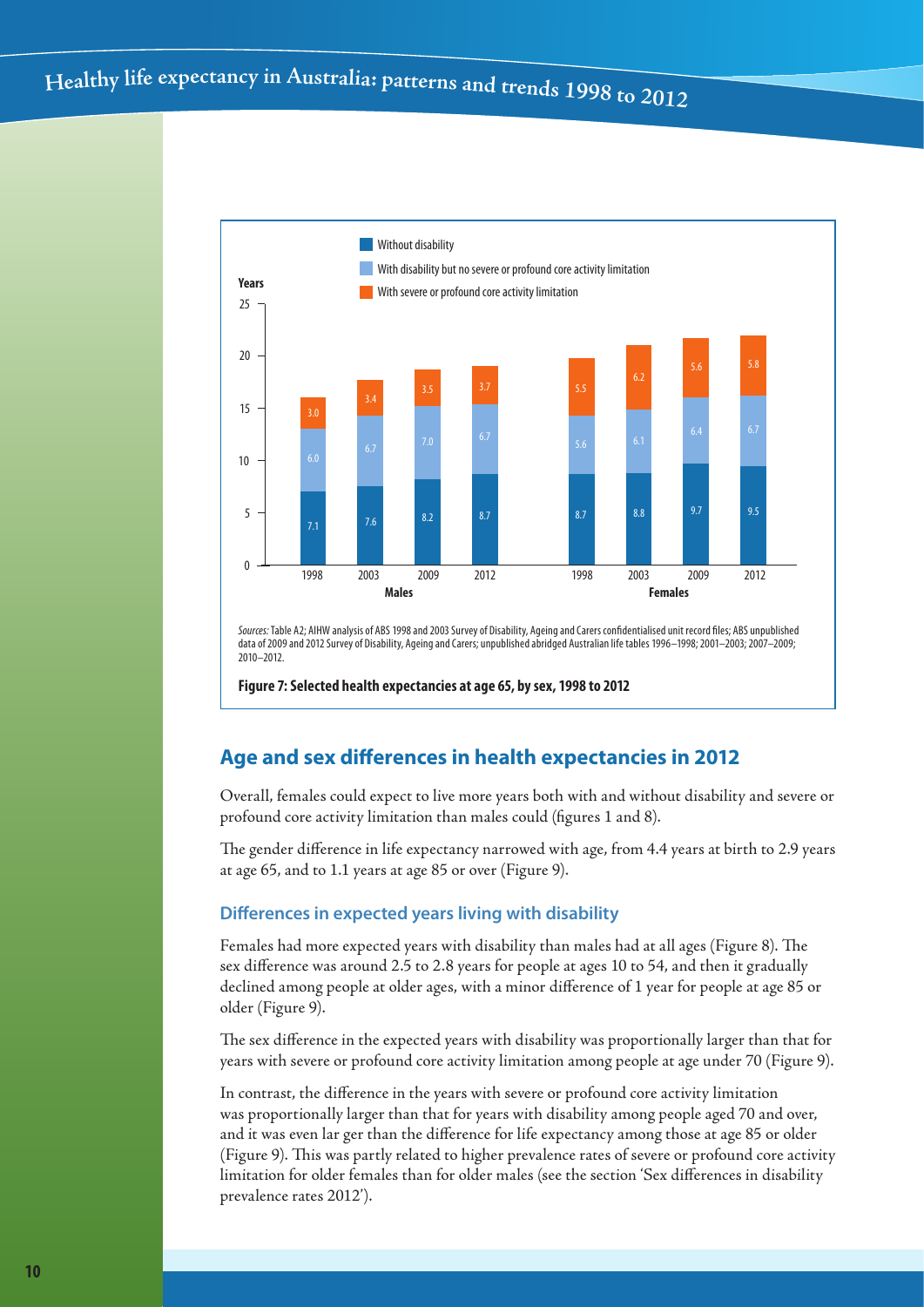The relatively high expected years with disability for females was mainly related to their higher life expectancy, as there were no substantial sex differences in age-specific prevalence rates of disability in most age groups except for children aged 5 to 14 (see the section 'Sex differences in disability prevalence rates 201*2'*).

The sex differences in the expected years with severe or profound core activity limitation among the older population were related to both higher life expectancy and higher prevalence rates of severe or profound core activity limitation for females than for males, especially those aged 75 or over (see the section 'Sex differences in disability prevalence rates 2012').



**Figure 8: Expected years of life with disability and with severe or profound core activity limitation, by age and sex, 2012**

Females severe or profound

Males severe or profound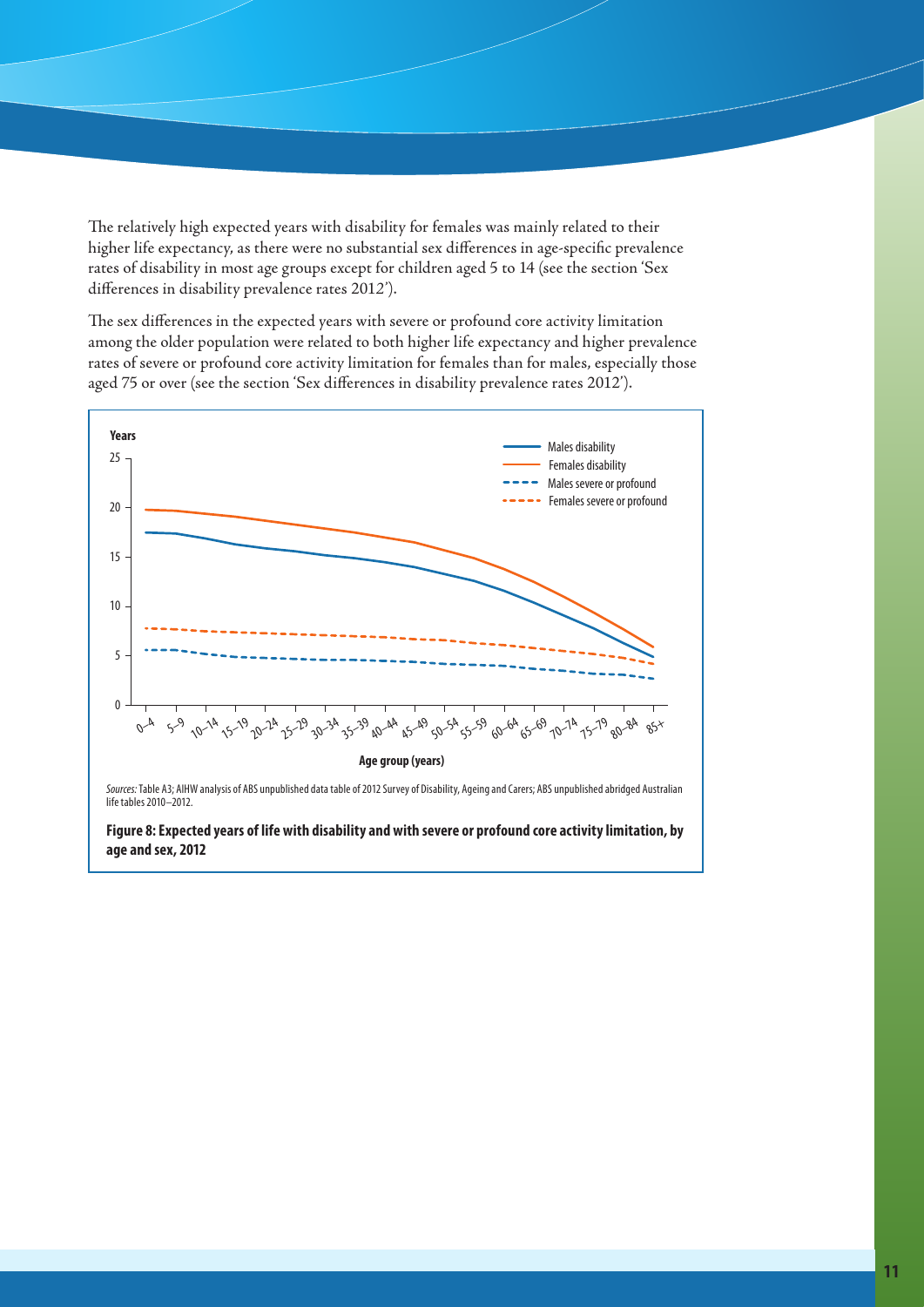

*Note:* Gender gap in expected years is calculated by subtracting the expected years for males from the expected years for females. *Sources:* Table A3; AIHW analysis of ABS unpublished data table of 2012 Survey of Disability, Ageing and Carers; ABS unpublished abridged Australian life tables 2010–2012.

**Figure 9: Gender gaps in life expectancy and expected years with disability and with severe or profound core activity limitation, by age, 2012**

## **Differences in expected years living free of disability**

Although overall life expectancy was higher for females than for males, the sex difference in disability-free years was smaller (Figure 10).

The sex difference in the expected years free of disability and severe or profound core activity limitation decreased gradually with age. This was associated with a decreasing gender gap in life expectancy and increasing disability prevalence rates with age for both sexes (Figure 10).

The proportion of years free of disability to total life expectancy for males (78%) was slightly higher than females (77%) at birth and at age 65 (46% versus 43%)(tables A1 and A2).

The sex difference was marked in the proportion of years free of severe or profound core activity limitation among people at age 65: 81% for males and 74% for females (Table A2).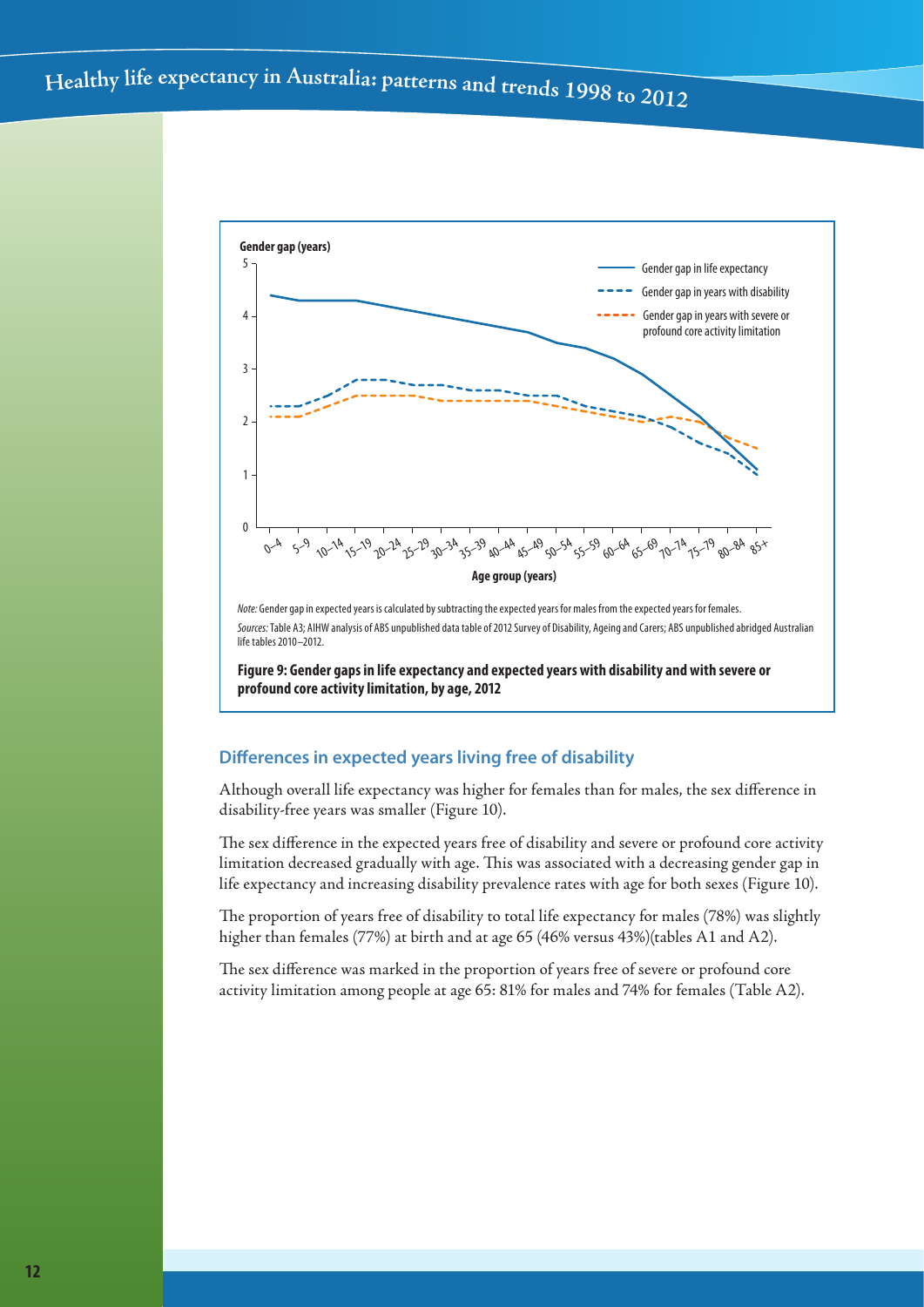

**Figure 10: Gender gaps in life expectancy and expected years without disability and without severe or profound core activity limitation, by age, 2012**

The literature does not provide a full understanding about whether behavioural factors explain most of the gender gaps or whether biological and social differences contribute more to the gender gaps in mortality (life expectancy) and health expectancies (Oksuzyan et al. 2010). Overseas analyses of longitudinal survey data have suggested that the greater proportion of years lived with disability or daily activity limitations by women could be explained by the longer survival of women after the development of these problems (Robine et al. 1999). It is also possible that, for any morbidity level, males are more active, displaying less disability (for example, less likely to report disability) as well as engaging in risky behaviours that shorten their life (Robine & Jagger 2005)(also see the next section 'Changes in sex differences in health expectancies').

# **Change in gender gap in health expectancies 1998 to 2012**

From 1998 to 2012, the gender gap in life expectancy narrowed across all ages, especially among people at ages younger than 70 years (Table 1). This was attributable to the greater gains in life expectancy for males than females across all ages. Life expectancy for people at ages younger than 70 increased by 3.0 to 4.0 years for males, and by 2.2 to 2.8 years for females (tables A5 and A6).

The gender gap in the expected number of years living free of disability and severe or profound core activity limitation also reduced across most ages (Table 1), which was due to larger gains for males than females in these health expectancies (tables A5 and A6).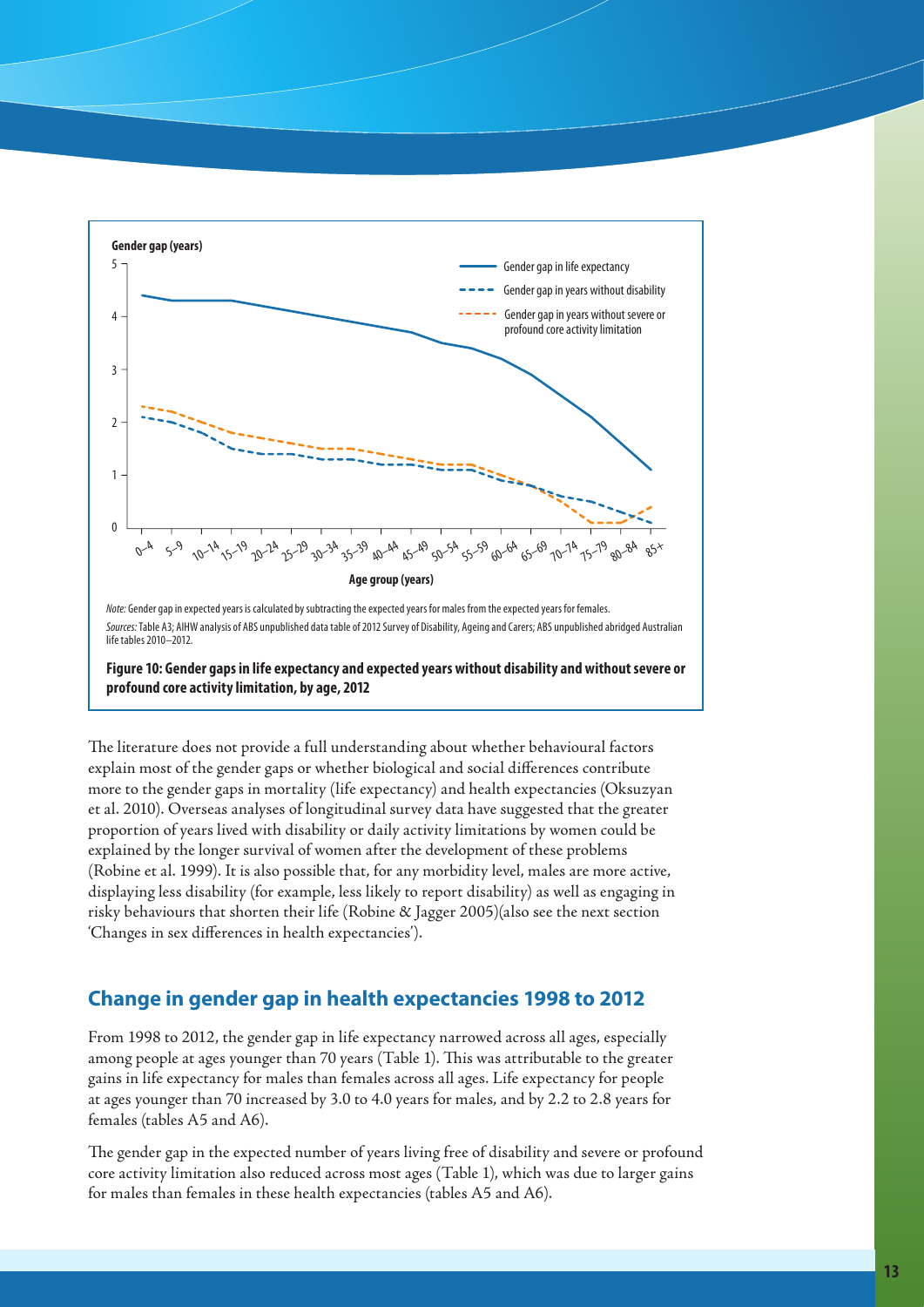The reduction in the gender gap in disability-free life expectancy was greater at younger ages. The gender gap in the expected years free of disability at birth was almost halved, from 4.1 years to 2.1 years (Table 1). For people in age brackets under 65, the reduction in the gap in disability-free life expectancy was greater than the reduction in the gap in overall life expectancy (Table 1).

Among older Australians, the gender gap narrowed in life expectancy and the expected years both with and without disability and severe or profound core activity limitation (tables 1 and 2). At age 65, the gender gap in years living free of disability was halved, from 1.6 years to 0.8 years, and the gap in years without severe or profound core activity limitation reduced from 1.2 years to 0.8 years (Table 1).

### **Table 1: Changes in gender gap in life expectancy (LE), expected years without disability (DFLE) and without severe or profound core activity limitation (SPFLE), between 1998 and 2012, by age**

| Gender gap in LE |      | Change in | <b>Gender gap in DFLE</b> |      | Change in | <b>Gender gap in SPFLE</b> | Change in |      |           |
|------------------|------|-----------|---------------------------|------|-----------|----------------------------|-----------|------|-----------|
| Age              | 1998 | 2012      | 1998-2012                 | 1998 | 2012      | 1998-2012                  | 1998      | 2012 | 1998-2012 |
| $0 - 4$          | 5.6  | 4.4       | $-1.2$                    | 4.1  | 2.1       | $-2.0$                     | 3.2       | 2.3  | $-0.9$    |
| $5 - 9$          | 5.5  | 4.3       | $-1.2$                    | 3.9  | 2.0       | $-1.9$                     | 3.0       | 2.2  | $-0.9$    |
| $10 - 14$        | 5.5  | 4.3       | $-1.2$                    | 3.7  | 1.8       | $-2.0$                     | 2.9       | 2.0  | $-0.9$    |
| $15 - 19$        | 5.5  | 4.3       | $-1.2$                    | 3.4  | 1.5       | $-1.9$                     | 2.7       | 1.8  | $-0.9$    |
| $20 - 24$        | 5.4  | 4.2       | $-1.2$                    | 3.2  | 1.4       | $-1.8$                     | 2.6       | 1.7  | $-0.9$    |
| $25 - 29$        | 5.2  | 4.1       | $-1.1$                    | 3.0  | 1.4       | $-1.6$                     | 2.4       | 1.6  | $-0.8$    |
| $30 - 34$        | 5.0  | 4.0       | $-1.0$                    | 2.8  | 1.3       | $-1.5$                     | 2.2       | 1.5  | $-0.7$    |
| $35 - 39$        | 4.8  | 3.9       | $-1.0$                    | 2.6  | 1.3       | $-1.3$                     | 2.1       | 1.5  | $-0.6$    |
| $40 - 44$        | 4.7  | 3.8       | $-0.9$                    | 2.4  | 1.2       | $-1.2$                     | 2.0       | 1.4  | $-0.6$    |
| $45 - 49$        | 4.6  | 3.7       | $-0.9$                    | 2.3  | 1.2       | $-1.1$                     | 1.9       | 1.3  | $-0.6$    |
| $50 - 54$        | 4.4  | 3.5       | $-0.9$                    | 2.3  | 1.1       | $-1.2$                     | 1.9       | 1.2  | $-0.7$    |
| $55 - 59$        | 4.3  | 3.4       | $-0.9$                    | 2.2  | 1.1       | $-1.1$                     | 1.8       | 1.2  | $-0.6$    |
| $60 - 64$        | 4.1  | 3.2       | $-0.9$                    | 2.1  | 0.9       | $-1.2$                     | 1.5       | 1.0  | $-0.5$    |
| $65 - 69$        | 3.7  | 2.9       | $-0.8$                    | 1.6  | 0.8       | $-0.8$                     | 1.2       | 0.8  | $-0.3$    |
| $70 - 74$        | 3.1  | 2.5       | $-0.6$                    | 1.1  | 0.6       | $-0.5$                     | 0.7       | 0.5  | $-0.2$    |
| $75 - 79$        | 2.5  | 2.1       | $-0.4$                    | 0.7  | 0.5       | $-0.2$                     | 0.2       | 0.1  | $-0.1$    |
| $80 - 84$        | 1.9  | 1.6       | $-0.2$                    | 0.2  | 0.3       | 0.0                        | 0.1       | 0.1  | $-0.1$    |
| $85+$            | 1.2  | 1.1       | $-0.1$                    | 0.2  | 0.1       | $-0.1$                     | 0.3       | 0.4  | 0.1       |

*Sources:* AIHW analysis of ABS 1998 Survey of Disability, Ageing and Carers confidentialised unit record files; ABS unpublished tables of 2012 Survey of Disability, Ageing and Carers; ABS unpublished abridged Australian life tables 1996–1998 and 2010–2012.

The relatively small reduction in gender gap in the expected years with severe or profound core activity limitation (Table 2) was partially attributable to a larger increase for males than females in the expected years with this limitation across ages, along with the relatively large gains in the overall life expectancy for males compared with females (tables A5 and A6).

Although the gender gap in the expected years with disability widened among people at ages under 65 (Table 2), this was partly related to a decline in expected years with disability among males at ages under 35 and a greater increase for females than males in the years with disability among people at ages under 65 (tables A5 and A6).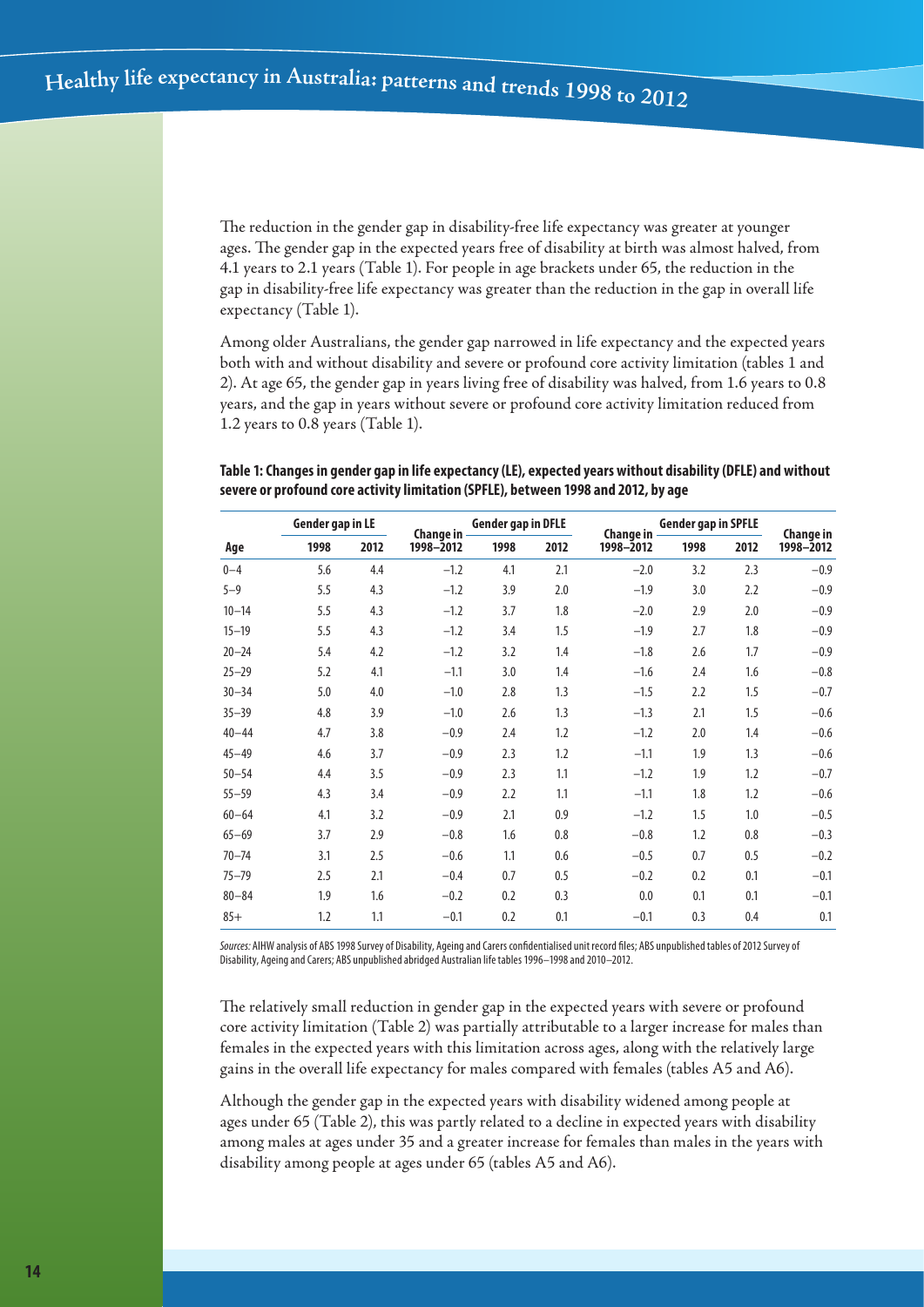|           | <b>Gender gap in DLE</b> |         | <b>Change in</b> | <b>Gender gap in SPLE</b> |      | <b>Change in</b> |
|-----------|--------------------------|---------|------------------|---------------------------|------|------------------|
| Age       | 1998                     | 2012    | 1998-2012        | 1998                      | 2012 | 1998-2012        |
| $0 - 4$   | 1.5                      | 2.3     | 0.8              | 2.4                       | 2.1  | $-0.3$           |
| $5 - 9$   | 1.6                      | 2.3     | 0.7              | 2.5                       | 2.1  | $-0.4$           |
| $10 - 14$ | 1.8                      | 2.5     | 0.7              | 2.6                       | 2.3  | $-0.3$           |
| $15 - 19$ | 2.1                      | 2.8     | 0.7              | 2.8                       | 2.5  | $-0.3$           |
| $20 - 24$ | 2.2                      | 2.8     | 0.7              | 2.8                       | 2.5  | $-0.3$           |
| $25 - 29$ | 2.2                      | 2.7     | 0.5              | 2.8                       | 2.5  | $-0.3$           |
| $30 - 34$ | 2.2                      | 2.7     | 0.5              | 2.7                       | 2.4  | $-0.3$           |
| $35 - 39$ | 2.2                      | 2.6     | 0.4              | 2.8                       | 2.4  | $-0.4$           |
| $40 - 44$ | 2.3                      | 2.6     | 0.3              | 2.7                       | 2.4  | $-0.3$           |
| $45 - 49$ | 2.3                      | 2.5     | 0.2              | 2.7                       | 2.4  | $-0.3$           |
| $50 - 54$ | 2.1                      | 2.5     | 0.3              | 2.6                       | 2.3  | $-0.2$           |
| $55 - 59$ | 2.1                      | 2.3     | 0.2              | 2.5                       | 2.2  | $-0.3$           |
| $60 - 64$ | 1.9                      | 2.2     | 0.3              | 2.6                       | 2.1  | $-0.5$           |
| $65 - 69$ | 2.1                      | 2.1     | 0.0              | 2.5                       | 2.0  | $-0.5$           |
| $70 - 74$ | 2.1                      | 1.9     | $-0.1$           | 2.5                       | 2.1  | $-0.4$           |
| $75 - 79$ | 1.8                      | 1.6     | $-0.2$           | 2.3                       | 2.0  | $-0.3$           |
| $80 - 84$ | 1.6                      | 1.4     | $-0.3$           | 2.0                       | 1.7  | $-0.3$           |
| $85+$     | $1.0\,$                  | $1.0\,$ | 0.0              | 1.5                       | 1.5  | $-0.1$           |

**Table 2: Changes in gender gap in expected years with disability (DLE) and with severe or profound core activity limitation (SPLE), between 1998 and 2012, by age**

*Sources:* AIHW analysis of ABS 1998 Survey of Disability, Ageing and Carers confidentialised unit record files; ABS unpublished tables of 2012 Survey of Disability, Ageing and Carers; ABS unpublished abridged Australian life tables 1996–1998 and 2010–2012.

# **Disability prevalence rates 1998 to 2012**

The expected years of life living with or without disability have been estimated using combined data sources of mortality (life tables) and disability prevalence rates. Hence, an examination of patterns and changes in disability prevalence rates could shed light on the patterns and trends in health expectancies.

## **Sex differences in disability prevalence rates in 2012**

In 2012, there were no substantial sex differences in age-specific rates of disability in most age groups except for children aged 5 to 14 (Figure 11). The relatively high expected years of life with disability for females was mainly related to their higher life expectancy.

However, among the older population, the relatively high expected years of severe or profound core activity limitation for older females was related to both higher life expectancy and higher prevalence rates of severe or profound core activity limitation for females than for males, especially those aged 75 or over (Figure 11).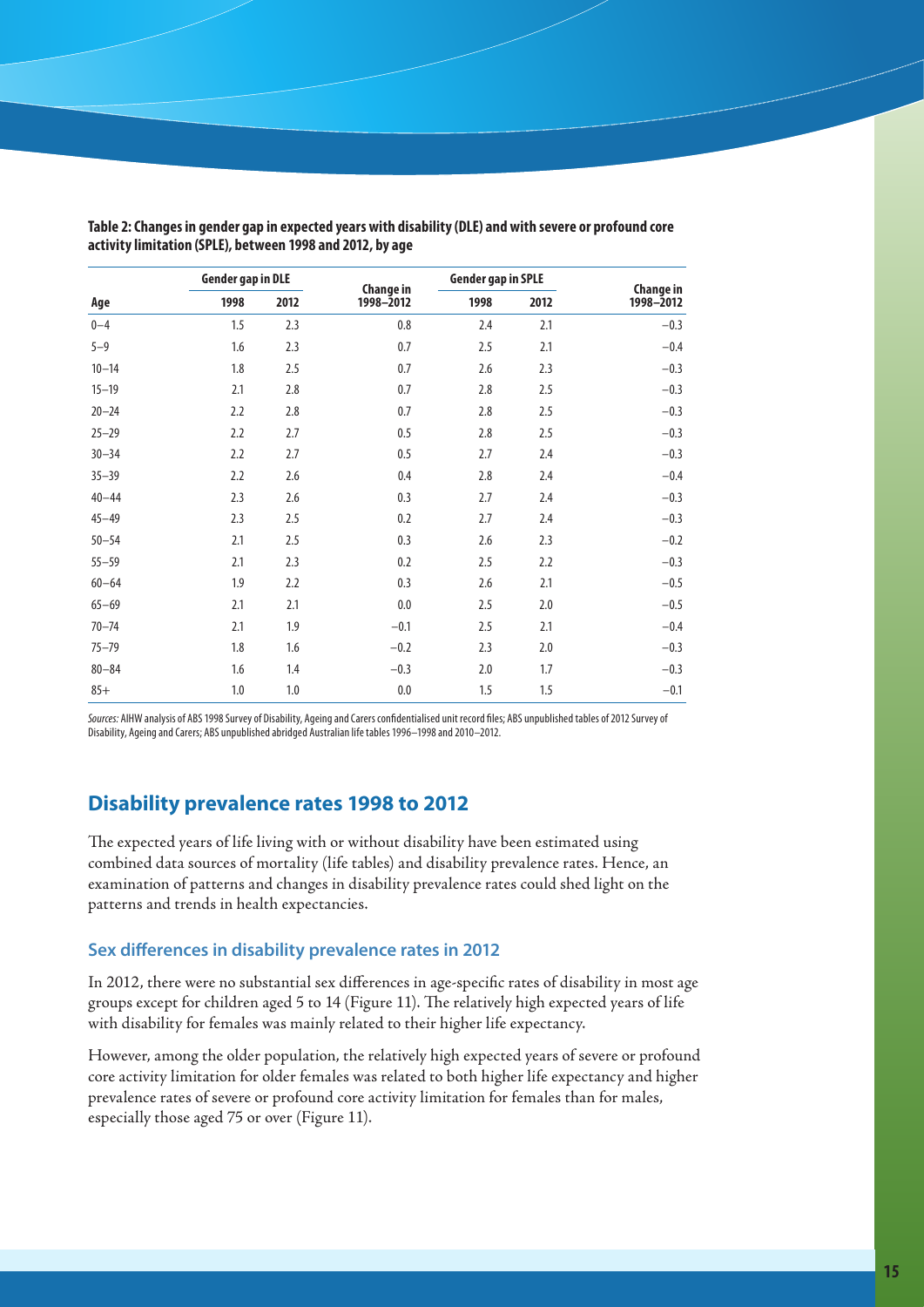

#### **Changes in disability prevalence rates 1998 to 2012**

The main findings of the analysis show that the gains in expected years living free of disability and severe or profound core activity limitation were associated with increasing longevity of people and a decrease in disability rates as reported in the SDAC. The reduced gender gaps in health expectancies were partly associated with sex differences in the decline in disability rates.

The overall crude rate (that is, the rate that has not be adjusted for differences in age structures) of disability for males fell by 1.6 percentage points (from 19.6% to 18.0%) between 1998 and 2012. The decline in the rates occurred among males both aged under 65 (from 15.5% to 12.9%) and 65 or over (from 54.0% to 51.3%) (Table A7, Figure 12).

The decline in male disability rates (Figure 12) partly explains the larger increase in the expected years living free of disability for younger males and the slight decline in the expected years with disability for males at ages under 35 (Table A5).

Between 1998 and 2012, the overall crude rate of disability for females remained at 19%. However, the rate fell slightly for females aged under 65 from 13.6% to 12.7% (Table A7, Figure 13). This might partly explain the smaller increase in expected years with disability among younger females compared with older females (Table A6).

The overall crude rates of severe or profound core activity limitation remained stable for both males (5.4%) and females (6.7%) from 1998 to 2012. However, the rate for females aged 65 and over declined from 24.9% to 23.1%, while the rate for males of the same age increased slightly, from 16.3% to 17.1% (Table A7, figures 12 and 13). These contrasting trends in rates partly account for the larger increase for older males than older females in expected years with severe or profound core activity limitation (tables A5 and A6).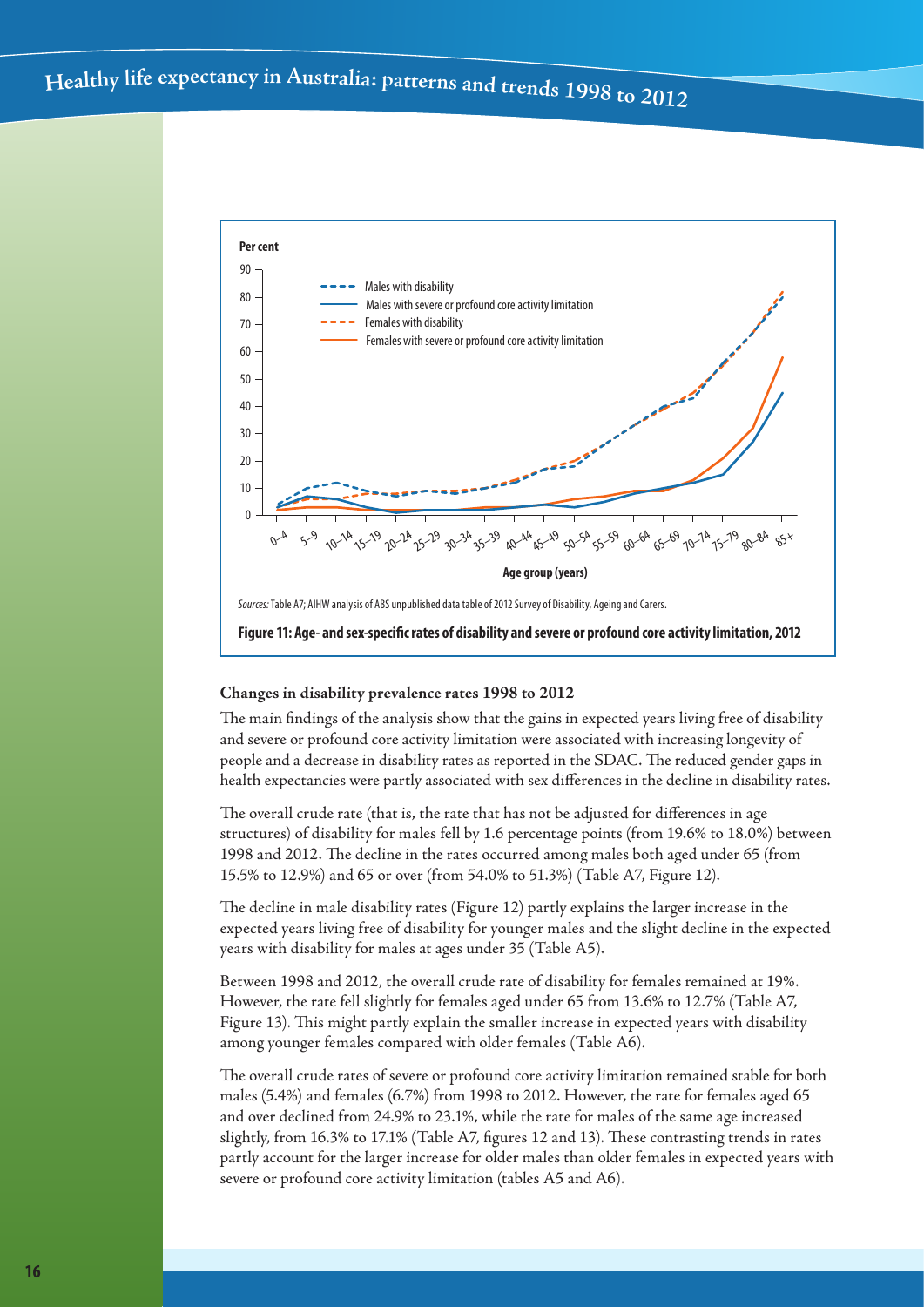The age-standardised rates take into account the changes in population age structures over time. The age-standardised rates of disability and severe or profound core activity limitation declined more significantly than crude rates for both sexes from 1998 to 2012. The differences between the age-standardised disability rates and crude disability rates were mainly related to the increase in the proportion of older people in the population:

- • The age-standardised disability rate declined by 3.4 percentage points (1.6 percentage points for the crude rate) for males and by 1.8 percentage points (the crude rate was stable) for females (tables A7 and A8).
- • Among people aged 65 and over, the age-standardised rates of disability declined by 3.9 percentage points for males (2.7 percentage points for the crude rate) and by 0.7 percentage points for females (the crude rate was stable) (tables A7 and A8).
- • The age-standardised rates of severe or profound core activity limitation declined by 1.2 percentage points for males aged 65 and over (increased by 0.8 percentage points in the crude rate) and by 3 percentage points for females of that age (1.8 percentage points in the crude rate) (tables A7 and A8).

This suggests that the ageing of the Australian population has increased disability prevalence rates and expected years of life with disability.



2012 Survey of Disability, Ageing and Carers.

**Figure 12: Male age-specific prevalence rates of disability and severe or profound core activity limitation, 1998 and 2012**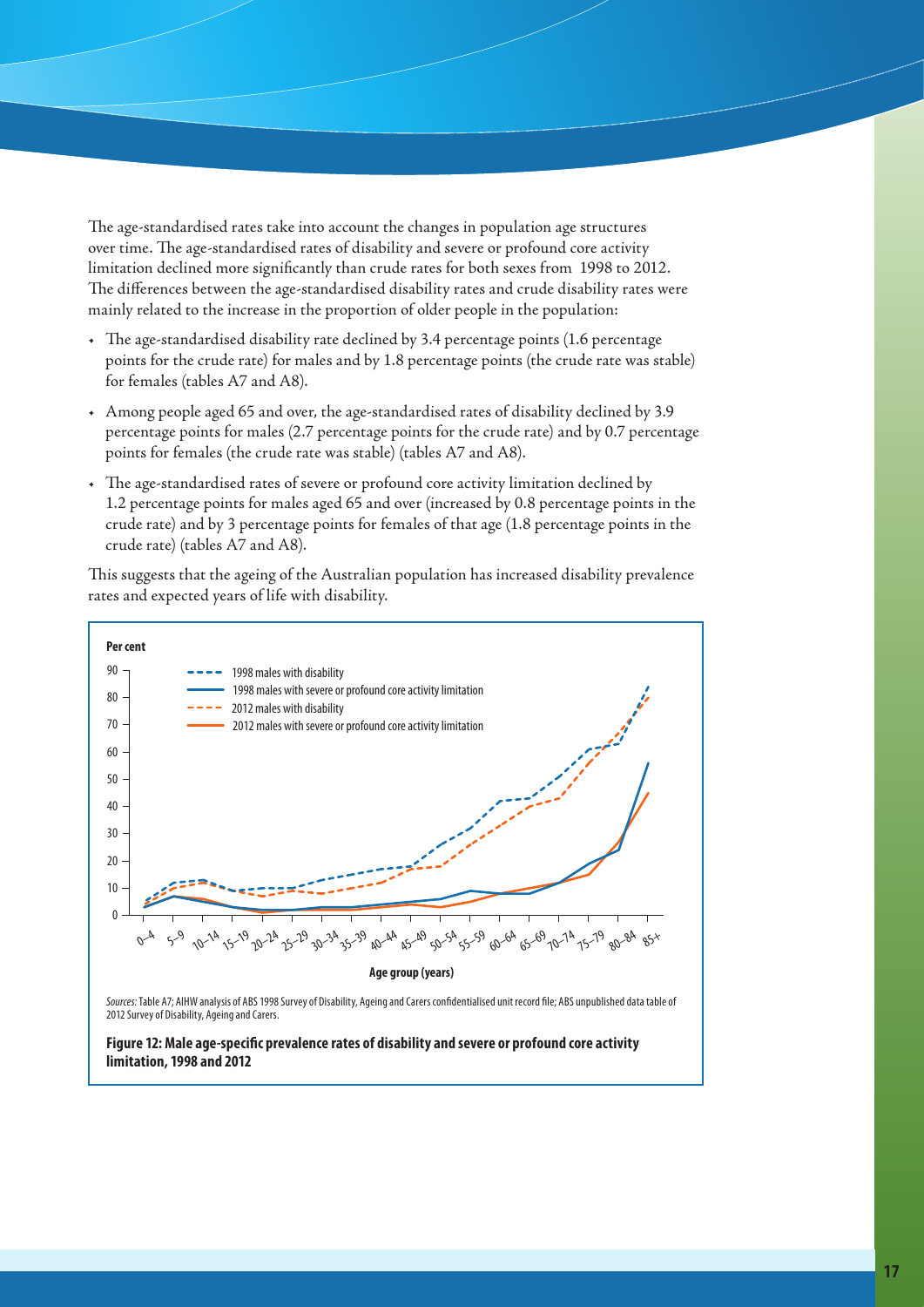

*Sources:* Table A7; AIHW analysis of ABS 1998 Survey of Disability, Ageing and Carers confidentialised unit record file; ABS unpublished data table of 2012 Survey of Disability, Ageing and Carers.

**Figure 13: Female age-specific prevalence rates of disability and severe or profound core activity limitation, 1998 and 2012**

# **Is morbidity compressing?**

## **Proposed health scenarios and related measures of health expectancies**

The relationships among mortality, morbidity and disability are complex. Three broad health scenarios have been proposed to describe the evolution of mortality, morbidity and disability and thus the health consequences of increasing life expectancy at older ages (Box 1). The three scenarios have been expressed in terms of changes in various relationships between life expectancy and the expected years of life with disability. Any particular situation can be classified as a combination of absolute compression or expansion of morbidity (according to the change in the number of years lived with or without disability), combined with relative compression or expansion of morbidity (according to changes in the proportion of expected life lived with or without disability). For a detailed review of the proposed health scenarios and international literature, see AIHW 2012.

Evidence and conclusions in the international literature are contradictory about trends in the relationships among longevity, morbidity and disability in the older population (for example, Robine et al. 2009).

The conflicting evidence of the literature indicates that measuring the relationship between longevity and morbidity and disability is much more complicated than each of the basic scenarios and individual studies might suggest. Apart from variations in the definitions and data sources, various studies often attempt to fit the data into one of the proposed health scenarios and do not reflect a full picture of the relationships. It might be necessary to consider a framework that allows a comprehensive description of both positive and negative changes in the relationship between longevity and health status.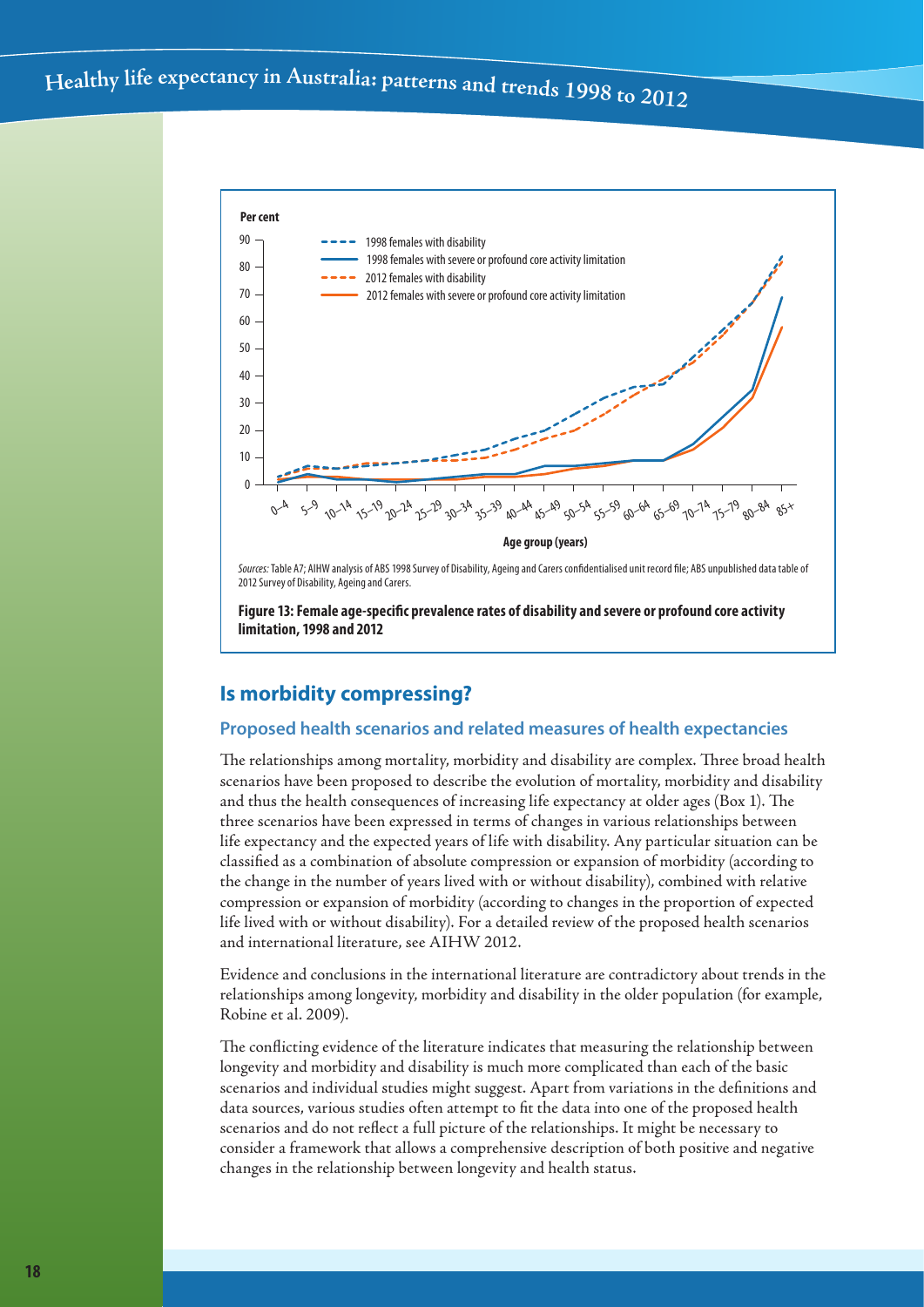#### **Box 1: Health scenarios and related measures of health expectancies**

#### **Compression of morbidity**

- In this scenario, the period living with ill-health and disability before death is shortened because of a delay in onset of chronic disease or disability and a slowdown in the rate of increase in life expectancy.
- • If the number of expected years of life with disability falls, there is an absolute compression of morbidity.
- • If the proportion of expected years of life with disability falls without the number of expected years of disability decreasing (it could even rise), there is a relative compression of morbidity.

#### **Expansion of morbidity**

- • In this scenario, increasing longevity is accompanied by more survivors who are frail and suffer from chronic conditions, resulting in a longer period living with disability before death.
- If the number of expected years of life free of disability falls, there is an absolute expansion of morbidity.
- If the proportion of expected years free of disability falls without the number of expected disability-free years decreasing (it could even rise) there is a relative expansion of morbidity.

#### **Dynamic equilibrium**

- • In this scenario, the overall level of diseases or disability increases largely due to the increase of less severe diseases or disability, while the prevalence of severe diseases or disability falls or remains stable, due to the rate of progression of disease or disability slowing down.
- If the ratio of disability-free life expectancy to total life expectancy is constant, there is an equilibrium.
- For the severity of disability, if the number of years with disabilities—all levels combined increases, while the number of years with severe disability remains constant or even falls within life expectancy, there is said to be 'dynamic equilibrium'.

*Sources:* Robine et al. 2000; Howse 2006.

## **Recent Australian evidence relating to the proposed health scenarios**

This analysis found no evidence of absolute expansion of disability for older Australians from 1998 to 2012, because the gains in life expectancy at age 65 years were accompanied by increases in the expected years both with and without disability or severe or profound core activity limitation. Both sexes gained more years without severe or profound core activity limitation than with it.

There is also no consistent evidence suggesting the 'dynamic equilibrium' scenario for older Australians, because the expected years with severe or profound core activity limitation continued to increase slightly in 1998–2012, along with the increase in the years with disability as a whole.

During 1998–2012, there is also no evidence of absolute compression of disability among older Australians, irrespective of the level of disability. At age 65, gains in the expected years free of disability and severe or profound core activity limitation were not greater than the gains in life expectancy. Gains in longevity were accompanied by increases in the expected years of disability as well as severe or profound core activity limitation (Table A2).

These current findings confirm that no single scenario applies in Australia over the study period; rather, a combination of positive and negative changes is evident, consistent with recent international experience.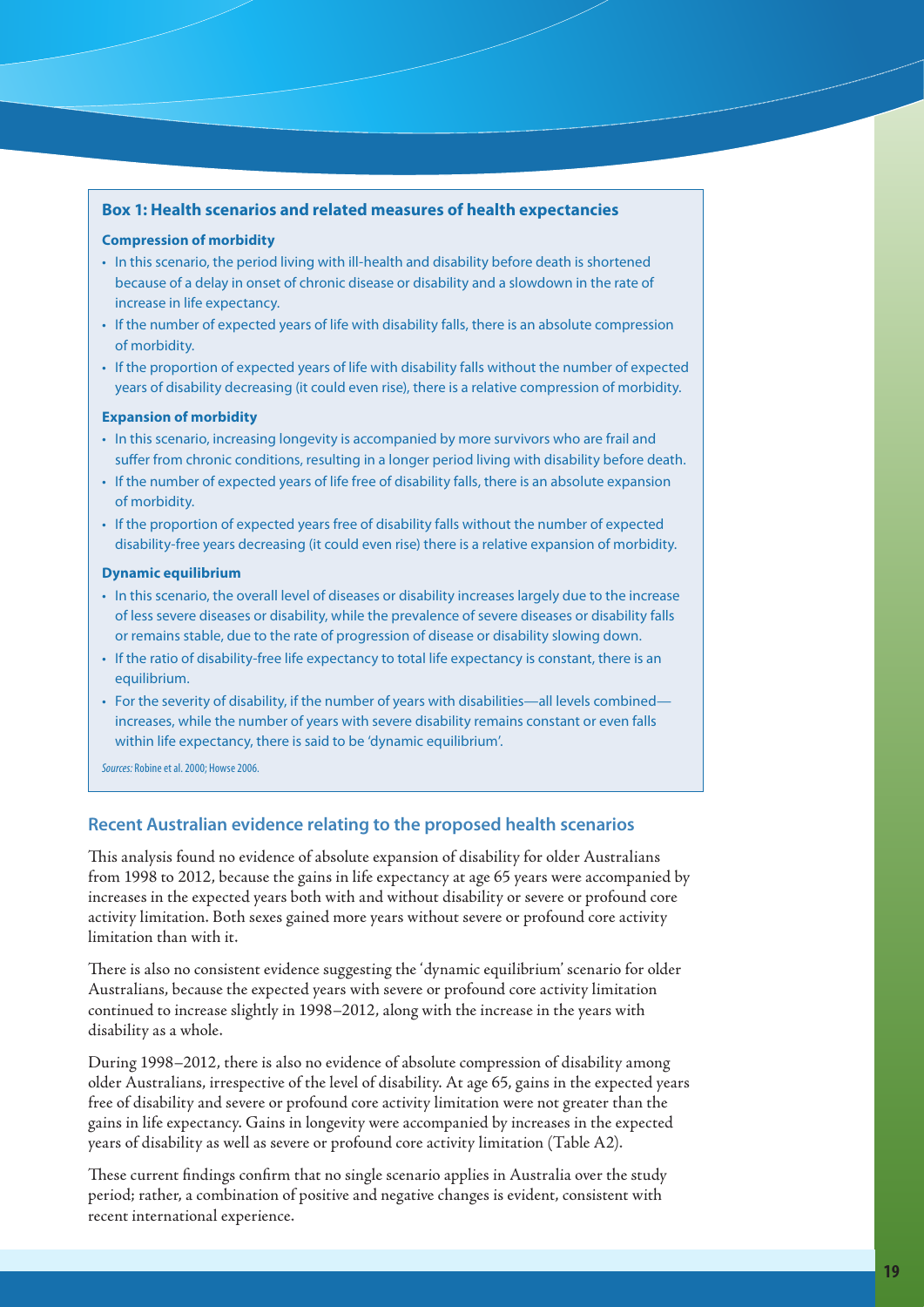# **Appendix A: Appendix tables**

**Table A1: Expected years of life at birth without disability, with disability and with severe or profound core activity limitation, by sex, 1998 to 2012**

|                                                     | <b>Number of expected years</b> |      |      |      | Per cent of total life expectancy |       |       |       |
|-----------------------------------------------------|---------------------------------|------|------|------|-----------------------------------|-------|-------|-------|
|                                                     | 1998                            | 2003 | 2009 | 2012 | 1998                              | 2003  | 2009  | 2012  |
| <b>Males</b>                                        |                                 |      |      |      |                                   |       |       |       |
| <b>Expected years of life:</b>                      |                                 |      |      |      |                                   |       |       |       |
| With disability (all severity levels)               | 17.9                            | 18.6 | 17.7 | 17.5 | 23.6                              | 24.0  | 22.3  | 21.9  |
| With severe or profound core activity limitation    | 5.3                             | 5.4  | 5.5  | 5.6  | 6.9                               | 7.0   | 6.9   | 7.1   |
| Without disability                                  | 58.0                            | 59.1 | 61.6 | 62.4 | 76.4                              | 76.0  | 77.7  | 78.1  |
| Without severe or profound core activity limitation | 70.7                            | 72.3 | 73.9 | 74.2 | 93.1                              | 93.0  | 93.1  | 92.9  |
| <b>Total life expectancy at birth</b>               | 75.9                            | 77.8 | 79.3 | 79.9 | 100.0                             | 100.0 | 100.0 | 100.0 |
| <b>Females</b>                                      |                                 |      |      |      |                                   |       |       |       |
| <b>Expected years of life:</b>                      |                                 |      |      |      |                                   |       |       |       |
| With disability (all severity levels)               | 19.4                            | 20.7 | 19.6 | 19.8 | 23.8                              | 24.9  | 23.4  | 23.5  |
| With severe or profound core activity limitation    | 7.6                             | 8.3  | 7.5  | 7.8  | 9.4                               | 10.0  | 9.0   | 9.2   |
| Without disability                                  | 62.1                            | 62.2 | 64.3 | 64.5 | 76.2                              | 75.1  | 76.6  | 76.5  |
| Without severe or profound core activity limitation | 73.9                            | 74.6 | 76.4 | 76.5 | 90.6                              | 90.0  | 91.0  | 90.8  |
| Total life expectancy at birth                      | 81.5                            | 82.8 | 83.9 | 84.3 | 100.0                             | 100.0 | 100.0 | 100.0 |

Sources: AIHW analysis of ABS 1998 and 2003 Survey of Disability, Ageing and Carers confidentialised unit record files; ABS unpublished data of 2009 and 2012 Survey of Disability, Ageing and Carers; unpublished abridged Australian life tables 1996–1998; 2001–2003; 2007–2009; 2010–2012.

**Table A2: Expected years of life at age 65 without disability, with disability and with severe or profound core activity limitation, by sex, 1998 to 2012**

|                                                     | <b>Number of expected years</b> |      |      |      | Per cent of total life expectancy |       |       |       |
|-----------------------------------------------------|---------------------------------|------|------|------|-----------------------------------|-------|-------|-------|
|                                                     | 1998                            | 2003 | 2009 | 2012 | 1998                              | 2003  | 2009  | 2012  |
| <b>Males</b>                                        |                                 |      |      |      |                                   |       |       |       |
| <b>Expected years of life:</b>                      |                                 |      |      |      |                                   |       |       |       |
| With disability (all severity levels)               | 9.0                             | 10.0 | 10.5 | 10.4 | 56.0                              | 57.0  | 56.1  | 54.5  |
| With severe or profound core activity limitation    | 3.0                             | 3.4  | 3.5  | 3.7  | 18.6                              | 19.0  | 18.8  | 19.4  |
| Without disability                                  | 7.1                             | 7.6  | 8.2  | 8.7  | 44.0                              | 43.0  | 43.9  | 45.5  |
| Without severe or profound core activity limitation | 13.1                            | 14.3 | 15.2 | 15.4 | 81.4                              | 81.0  | 81.2  | 80.6  |
| Total life expectancy at age 65                     | 16.1                            | 17.6 | 18.7 | 19.1 | 100.0                             | 100.0 | 100.0 | 100.0 |
| <b>Females</b>                                      |                                 |      |      |      |                                   |       |       |       |
| <b>Expected years of life:</b>                      |                                 |      |      |      |                                   |       |       |       |
| With disability (all severity levels)               | 11.1                            | 12.2 | 12.1 | 12.5 | 56.0                              | 58.2  | 55.5  | 56.8  |
| With severe or profound core activity limitation    | 5.5                             | 6.2  | 5.6  | 5.8  | 27.9                              | 29.4  | 25.8  | 26.2  |
| Without disability                                  | 8.7                             | 8.8  | 9.7  | 9.5  | 44.0                              | 41.8  | 44.5  | 43.2  |
| Without severe or profound core activity limitation | 14.3                            | 14.8 | 16.1 | 16.3 | 72.1                              | 70.6  | 74.2  | 73.8  |
| Total life expectancy at age 65                     | 19.8                            | 21.0 | 21.8 | 22.0 | 100.0                             | 100.0 | 100.0 | 100.0 |

*Sources:* AIHW analysis of ABS 1998 and 2003 Survey of Disability, Ageing and Carers confidentialised unit record files; ABS unpublished data of 2009 and 2012 Survey of Disability, Ageing and Carers; unpublished abridged Australian life tables 1996–1998; 2001–2003; 2007–2009; 2010–2012.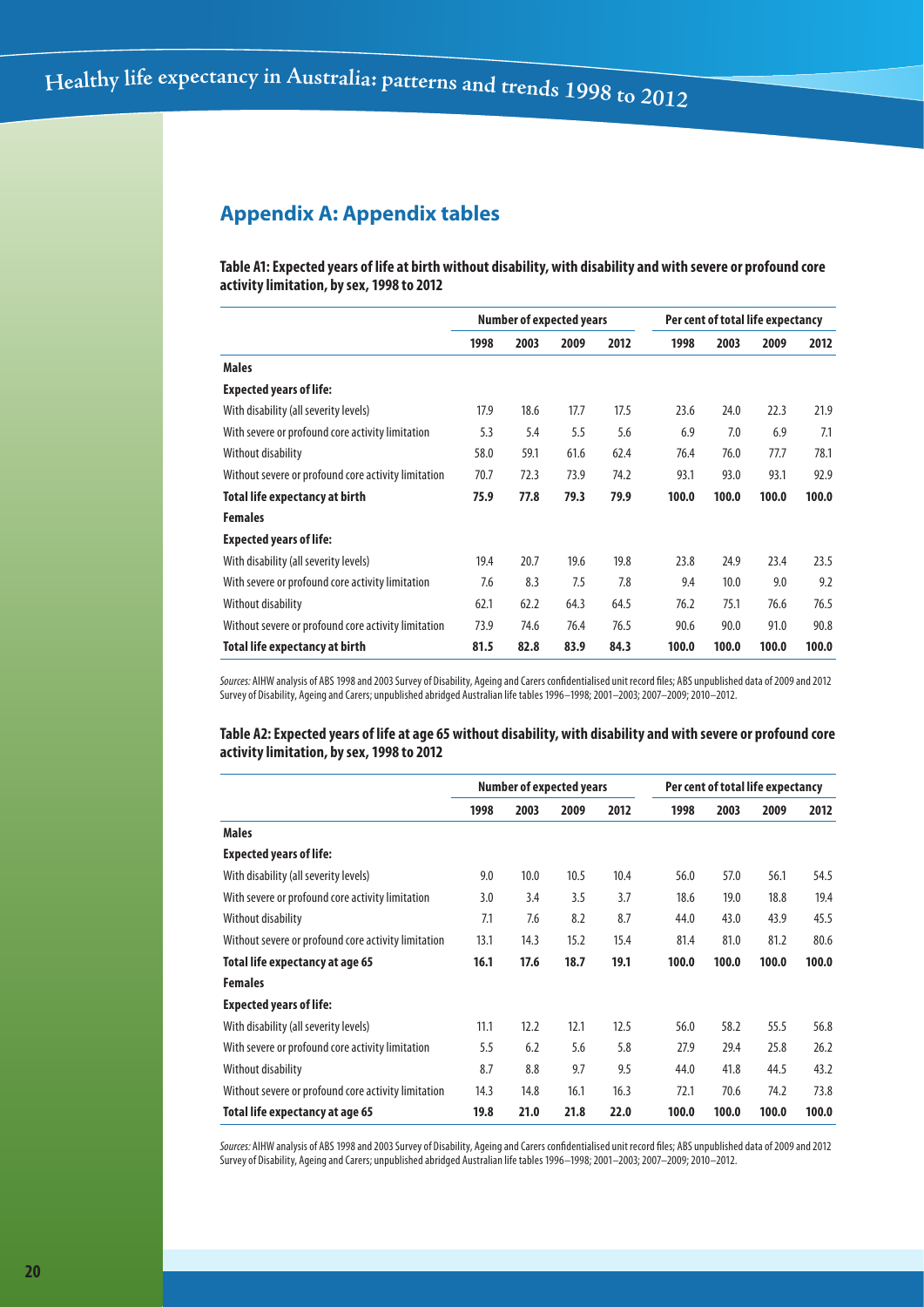|           |      |      | <b>Males</b> |      |              |      |      | <b>Females</b> |             |              |
|-----------|------|------|--------------|------|--------------|------|------|----------------|-------------|--------------|
| Age       | LE   | DLE  | <b>SPLE</b>  | DFLE | <b>SPFLE</b> | LE   | DLE  | <b>SPLE</b>    | <b>DFLE</b> | <b>SPFLE</b> |
| $0 - 4$   | 79.9 | 17.5 | 5.6          | 62.4 | 74.2         | 84.3 | 19.8 | 7.8            | 64.5        | 76.5         |
| $5 - 9$   | 75.3 | 17.4 | 5.6          | 57.9 | 69.8         | 79.6 | 19.7 | 7.7            | 59.9        | 71.9         |
| $10 - 14$ | 70.4 | 16.9 | 5.2          | 53.5 | 65.1         | 74.6 | 19.4 | 7.5            | 55.2        | 67.1         |
| $15 - 19$ | 65.4 | 16.3 | 4.9          | 49.1 | 60.5         | 69.7 | 19.1 | 7.4            | 50.6        | 62.3         |
| $20 - 24$ | 60.5 | 15.9 | 4.8          | 44.6 | 55.8         | 64.7 | 18.7 | 7.3            | 46.0        | 57.5         |
| $25 - 29$ | 55.7 | 15.6 | 4.7          | 40.1 | 51.0         | 59.8 | 18.3 | 7.2            | 41.5        | 52.6         |
| $30 - 34$ | 50.9 | 15.2 | 4.6          | 35.7 | 46.3         | 54.9 | 17.9 | 7.1            | 37.0        | 47.8         |
| $35 - 39$ | 46.1 | 14.9 | 4.6          | 31.2 | 41.6         | 50.0 | 17.5 | 7.0            | 32.5        | 43.0         |
| $40 - 44$ | 41.4 | 14.5 | 4.5          | 26.9 | 36.9         | 45.2 | 17.0 | 6.9            | 28.1        | 38.3         |
| $45 - 49$ | 36.7 | 14.0 | 4.4          | 22.7 | 32.3         | 40.4 | 16.5 | 6.7            | 23.9        | 33.6         |
| $50 - 54$ | 32.1 | 13.3 | 4.2          | 18.8 | 27.9         | 35.6 | 15.7 | 6.6            | 19.9        | 29.1         |
| $55 - 59$ | 27.6 | 12.6 | 4.1          | 15.0 | 23.5         | 31.0 | 14.9 | 6.3            | 16.1        | 24.7         |
| $60 - 64$ | 23.3 | 11.6 | 4.0          | 11.7 | 19.3         | 26.4 | 13.8 | 6.1            | 12.6        | 20.4         |
| $65 - 69$ | 19.1 | 10.4 | 3.7          | 8.7  | 15.4         | 22.0 | 12.5 | 5.8            | 9.5         | 16.3         |
| $70 - 74$ | 15.3 | 9.1  | 3.5          | 6.2  | 11.8         | 17.8 | 11.0 | 5.5            | 6.8         | 12.3         |
| $75 - 79$ | 11.7 | 7.8  | 3.2          | 3.9  | 8.5          | 13.8 | 9.4  | 5.2            | 4.4         | 8.6          |
| $80 - 84$ | 8.6  | 6.3  | 3.1          | 2.3  | 5.5          | 10.2 | 7.7  | 4.8            | 2.6         | 5.5          |
| $85+$     | 6.1  | 4.9  | 2.7          | 1.2  | 3.4          | 7.2  | 5.9  | 4.2            | 1.3         | 3.0          |

**Table A3: Life expectancy and disability, by age and sex, Australia, 2012 (years)**

*Sources:* AIHW analysis of ABS unpublished data of 2012 Survey of Disability, Ageing and Carers; ABS unpublished abridged Australian life tables 2010–2012.

| Table A4: Life expectancy and disability, by age and sex, Australia, 1998 (years) |  |  |
|-----------------------------------------------------------------------------------|--|--|
|-----------------------------------------------------------------------------------|--|--|

|           |      |            | <b>Males</b> |             |              |      |            | <b>Females</b> |             |              |
|-----------|------|------------|--------------|-------------|--------------|------|------------|----------------|-------------|--------------|
| Age       | LE   | <b>DLE</b> | <b>SPLE</b>  | <b>DFLE</b> | <b>SPFLE</b> | LE   | <b>DLE</b> | <b>SPLE</b>    | <b>DFLE</b> | <b>SPFLE</b> |
| $0 - 4$   | 75.9 | 17.9       | 5.3          | 58.0        | 70.7         | 81.5 | 19.4       | 7.6            | 62.1        | 73.9         |
| $5 - 9$   | 71.4 | 17.8       | 5.1          | 53.6        | 66.3         | 77.0 | 19.4       | 7.6            | 57.5        | 69.3         |
| $10 - 14$ | 66.5 | 17.3       | 4.8          | 49.2        | 61.7         | 72.0 | 19.0       | 7.4            | 53.0        | 64.6         |
| $15 - 19$ | 61.6 | 16.7       | 4.6          | 44.9        | 57.0         | 67.0 | 18.8       | 7.3            | 48.3        | 59.7         |
| $20 - 24$ | 56.8 | 16.3       | 4.5          | 40.5        | 52.3         | 62.1 | 18.4       | 7.2            | 43.7        | 54.9         |
| $25 - 29$ | 52.1 | 15.9       | 4.4          | 36.2        | 47.7         | 57.2 | 18.0       | 7.2            | 39.2        | 50.1         |
| $30 - 34$ | 47.4 | 15.4       | 4.3          | 31.9        | 43.0         | 52.3 | 17.6       | 7.1            | 34.7        | 45.3         |
| $35 - 39$ | 42.6 | 14.9       | 4.2          | 27.7        | 38.4         | 47.5 | 17.1       | 7.0            | 30.3        | 40.5         |
| $40 - 44$ | 37.9 | 14.3       | 4.1          | 23.7        | 33.8         | 42.6 | 16.6       | 6.8            | 26.1        | 35.8         |
| $45 - 49$ | 33.3 | 13.6       | 4.0          | 19.7        | 29.3         | 37.8 | 15.8       | 6.6            | 22.0        | 31.2         |
| $50 - 54$ | 28.7 | 12.8       | 3.8          | 15.9        | 24.9         | 33.1 | 14.9       | 6.3            | 18.2        | 26.8         |
| $55 - 59$ | 24.2 | 11.7       | 3.5          | 12.5        | 20.7         | 28.5 | 13.8       | 6.1            | 14.7        | 22.4         |
| $60 - 64$ | 20.0 | 10.5       | 3.2          | 9.5         | 16.8         | 24.1 | 12.5       | 5.8            | 11.6        | 18.3         |
| $65 - 69$ | 16.1 | 9.0        | 3.0          | 7.1         | 13.1         | 19.8 | 11.1       | 5.5            | 8.7         | 14.3         |
| $70 - 74$ | 12.7 | 7.8        | 2.9          | 4.9         | 9.8          | 15.9 | 9.9        | 5.4            | 6.0         | 10.5         |
| $75 - 79$ | 9.7  | 6.5        | 2.9          | 3.2         | 6.8          | 12.2 | 8.4        | 5.2            | 3.8         | 7.1          |
| $80 - 84$ | 7.2  | 5.2        | 2.7          | 2.0         | 4.4          | 9.0  | 6.8        | 4.8            | 2.2         | 4.3          |
| $85+$     | 5.2  | 4.4        | 2.9          | 0.8         | 2.3          | 6.4  | 5.4        | 4.4            | 1.0         | 2.0          |

*Sources:* AIHW analysis of ABS unpublished data of 1998 Survey of Disability, Ageing and Carers; ABS unpublished abridged Australian life tables 1996–1998.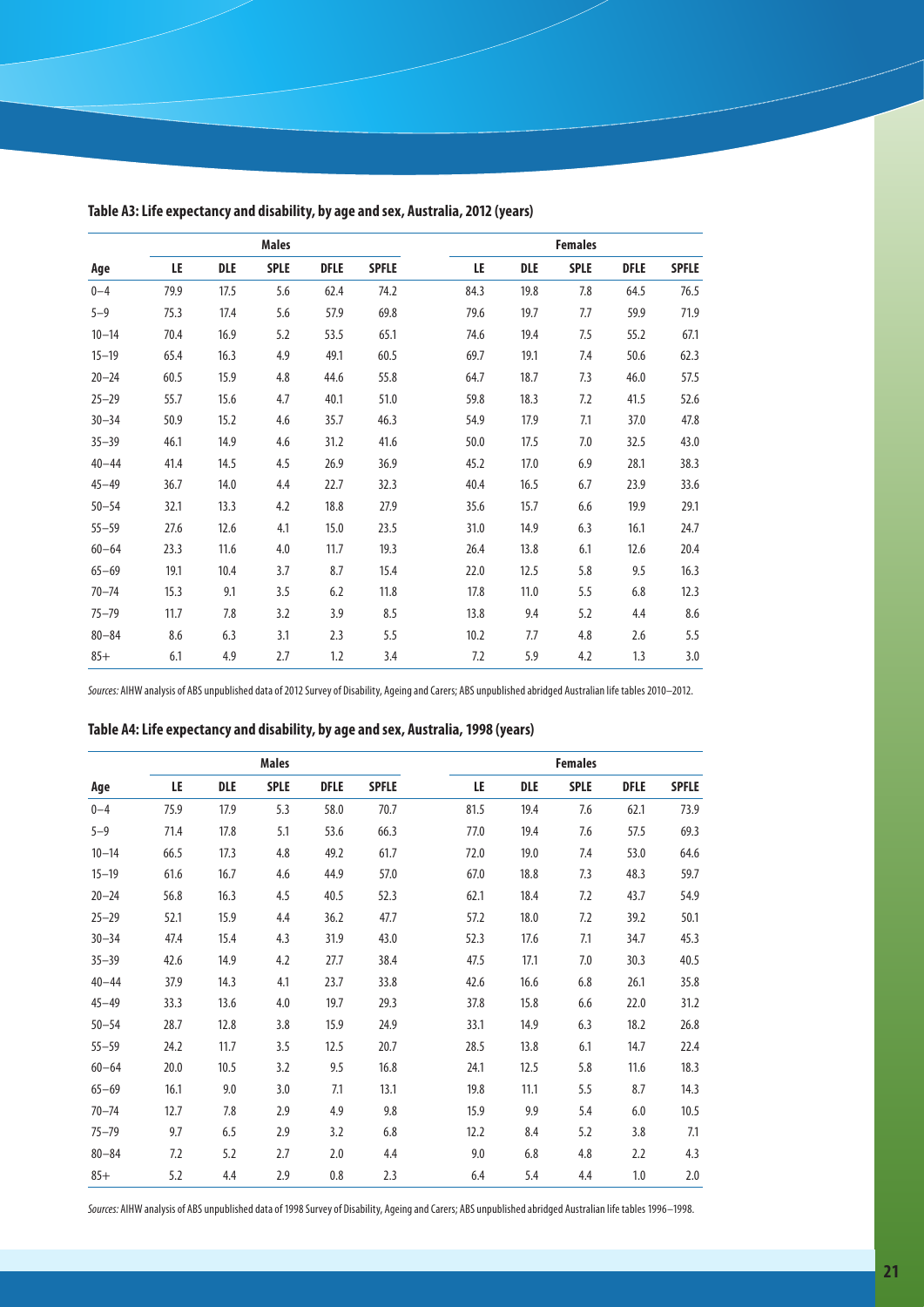|           |                                   |            | Change in expected years of |             |              | Change relative to increase in LE (per cent) |             |             |              |
|-----------|-----------------------------------|------------|-----------------------------|-------------|--------------|----------------------------------------------|-------------|-------------|--------------|
| Age       | <b>Increases</b><br>in LE (years) | <b>DLE</b> | <b>SPLE</b>                 | <b>DFLE</b> | <b>SPFLE</b> | <b>DLE</b>                                   | <b>SPLE</b> | <b>DFLE</b> | <b>SPFLE</b> |
| $0 - 4$   | 4.0                               | $-0.5$     | 0.4                         | 4.4         | 3.6          | $-11.7$                                      | 9.8         | 111.7       | 90.2         |
| $5 - 9$   | 3.9                               | $-0.4$     | 0.4                         | 4.3         | 3.5          | $-11.5$                                      | 10.6        | 111.5       | 89.4         |
| $10 - 14$ | 3.9                               | $-0.4$     | 0.4                         | 4.3         | 3.5          | $-10.3$                                      | 10.3        | 110.3       | 89.7         |
| $15 - 19$ | 3.8                               | $-0.4$     | 0.3                         | 4.2         | 3.5          | $-9.4$                                       | 8.9         | 109.4       | 91.1         |
| $20 - 24$ | 3.8                               | $-0.4$     | 0.3                         | 4.1         | 3.5          | $-9.7$                                       | 7.9         | 109.7       | 92.1         |
| $25 - 29$ | 3.7                               | $-0.2$     | 0.3                         | 3.9         | 3.4          | $-6.8$                                       | 8.2         | 106.8       | 91.8         |
| $30 - 34$ | 3.6                               | $-0.2$     | 0.3                         | 3.8         | 3.3          | $-5.7$                                       | 8.6         | 105.7       | 91.4         |
| $35 - 39$ | 3.5                               | 0.0        | 0.4                         | 3.5         | 3.1          | $-0.1$                                       | 10.4        | 100.1       | 89.6         |
| $40 - 44$ | 3.5                               | 0.2        | 0.4                         | 3.3         | 3.1          | 5.5                                          | 10.7        | 94.5        | 89.3         |
| $45 - 49$ | 3.4                               | 0.4        | 0.4                         | 3.0         | 3.0          | 12.3                                         | 11.7        | 87.7        | 88.3         |
| $50 - 54$ | 3.4                               | 0.5        | 0.5                         | 2.9         | 3.0          | 14.0                                         | 13.4        | 86.0        | 86.6         |
| $55 - 59$ | 3.4                               | 0.9        | 0.6                         | 2.5         | 2.8          | 25.4                                         | 17.2        | 74.6        | 82.8         |
| $60 - 64$ | 3.3                               | 1.1        | 0.7                         | 2.2         | 2.5          | 32.4                                         | 22.5        | 67.6        | 77.5         |
| $65 - 69$ | 3.0                               | 1.4        | 0.7                         | 1.6         | 2.3          | 46.2                                         | 23.7        | 53.8        | 76.3         |
| $70 - 74$ | 2.5                               | 1.3        | 0.5                         | 1.3         | 2.0          | 50.0                                         | 20.9        | 50.0        | 79.1         |
| $75 - 79$ | 2.0                               | 1.3        | 0.4                         | 0.7         | 1.6          | 64.0                                         | 18.3        | 36.0        | 81.7         |
| $80 - 84$ | 1.4                               | 1.1        | 0.3                         | 0.3         | 1.1          | 77.5                                         | 21.8        | 22.5        | 78.2         |
| $85+$     | 0.9                               | 0.5        | $-0.2$                      | 0.4         | 1.1          | 55.4                                         | $-22.4$     | 44.6        | 122.4        |

**Table A5: Increase in life expectancy and selected health expectancies, by age, males, between 1998 and 2012**

*Sources:* AIHW analysis of ABS 1998 Survey of Disability, Ageing and Carers confidentialised unit record files; ABS unpublished tables of 2012 Survey of Disability, Ageing and Carers; ABS unpublished abridged Australian life tables 1996–1998 and 2010–2012.

|           | <b>Increases</b> |            | <b>Change in expected years of</b> |             |              | Change relative to increase in LE (per cent) |             |             |              |
|-----------|------------------|------------|------------------------------------|-------------|--------------|----------------------------------------------|-------------|-------------|--------------|
| Age       | in LE (years)    | <b>DLE</b> | <b>SPLE</b>                        | <b>DFLE</b> | <b>SPFLE</b> | <b>DLE</b>                                   | <b>SPLE</b> | <b>DFLE</b> | <b>SPFLE</b> |
| $0 - 4$   | 2.8              | 0.3        | 0.1                                | 2.4         | 2.6          | 12.3                                         | 4.2         | 87.7        | 95.8         |
| $5 - 9$   | 2.6              | 0.3        | 0.0                                | 2.4         | 2.6          | 10.4                                         | 1.6         | 89.6        | 98.4         |
| $10 - 14$ | 2.6              | 0.3        | 0.1                                | 2.3         | 2.5          | 13.0                                         | 3.1         | 87.0        | 96.9         |
| $15 - 19$ | 2.6              | 0.3        | 0.0                                | 2.3         | 2.6          | 12.3                                         | 1.6         | 87.7        | 98.4         |
| $20 - 24$ | 2.6              | 0.3        | 0.0                                | 2.3         | 2.6          | 11.1                                         | 1.4         | 88.9        | 98.6         |
| $25 - 29$ | 2.6              | 0.3        | 0.0                                | 2.3         | 2.6          | 10.8                                         | 0.4         | 89.2        | 99.6         |
| $30 - 34$ | 2.6              | 0.3        | 0.0                                | 2.3         | 2.6          | 11.5                                         | $-0.3$      | 88.5        | 100.3        |
| $35 - 39$ | 2.5              | 0.4        | 0.0                                | 2.2         | 2.5          | 14.5                                         | 0.5         | 85.5        | 99.5         |
| $40 - 44$ | 2.5              | 0.5        | 0.1                                | 2.1         | 2.4          | 18.8                                         | 3.3         | 81.2        | 96.7         |
| $45 - 49$ | 2.5              | 0.6        | 0.1                                | 1.9         | 2.4          | 25.7                                         | 4.3         | 74.3        | 95.7         |
| $50 - 54$ | 2.5              | 0.8        | 0.2                                | 1.7         | 2.3          | 32.6                                         | 9.4         | 67.4        | 90.6         |
| $55 - 59$ | 2.5              | 1.1        | 0.2                                | 1.4         | 2.2          | 43.5                                         | 9.7         | 56.5        | 90.3         |
| $60 - 64$ | 2.3              | 1.3        | 0.3                                | 1.0         | 2.1          | 57.4                                         | 11.8        | 42.6        | 88.2         |
| $65 - 69$ | 2.2              | 1.4        | 0.2                                | 0.8         | 2.0          | 63.6                                         | 10.3        | 36.4        | 89.7         |
| $70 - 74$ | 1.9              | 1.1        | 0.1                                | 0.8         | 1.8          | 59.6                                         | 6.3         | 40.4        | 93.7         |
| $75 - 79$ | 1.6              | 1.1        | 0.1                                | 0.5         | 1.5          | 66.2                                         | 5.1         | 33.8        | 94.9         |
| $80 - 84$ | 1.2              | 0.8        | 0.0                                | 0.4         | 1.2          | 70.2                                         | 0.3         | 29.8        | 99.7         |
| $85+$     | 0.8              | 0.5        | $-0.3$                             | 0.3         | 1.0          | 61.7                                         | $-35.1$     | 38.3        | 135.1        |

#### **Table A6: Increase in life expectancy and selected health expectancies, by age, females, between 1998 and 2012**

*Sources:* AIHW analysis of ABS 1998 Survey of Disability, Ageing and Carers confidentialised unit record files; ABS unpublished tables of 2012 Survey of Disability, Ageing and Carers; ABS unpublished abridged Australian life tables 1996–1998 and 2010–2012.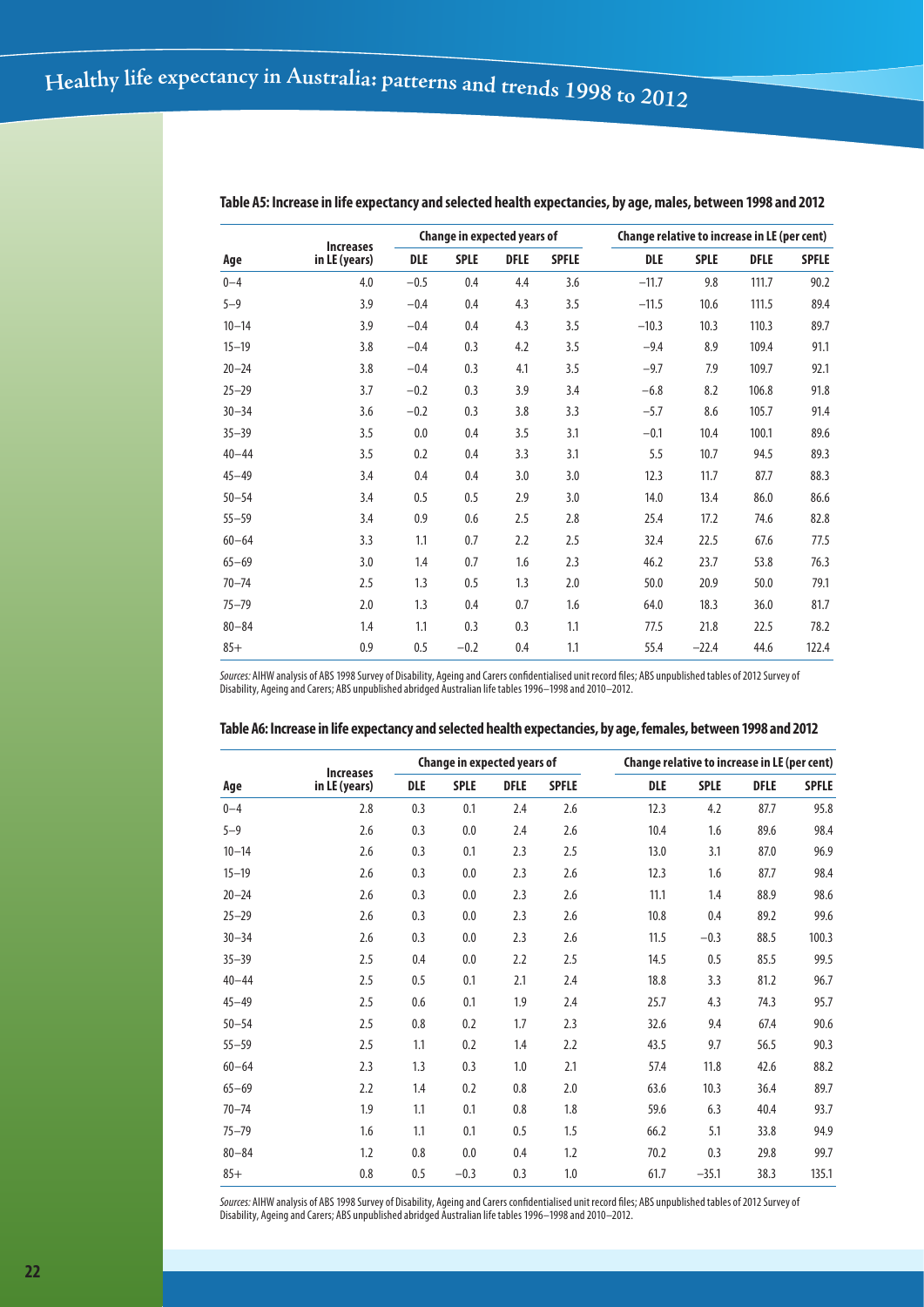|            | 1998         |                              | 2012         |                                             | 1998         |                |              | 2012           |  |  |
|------------|--------------|------------------------------|--------------|---------------------------------------------|--------------|----------------|--------------|----------------|--|--|
| Age        | <b>Males</b> | <b>Females</b>               | <b>Males</b> | <b>Females</b>                              | <b>Males</b> | <b>Females</b> | <b>Males</b> | <b>Females</b> |  |  |
|            |              | <b>Total with disability</b> |              | Severe or profound core activity limitation |              |                |              |                |  |  |
| $0 - 4$    | 4.6          | 2.7                          | 3.7          | 3.5                                         | 3.1          | 1.2            | 2.5          | 2.4            |  |  |
| $5 - 9$    | 11.5         | 7.5                          | 10.5         | 6.0                                         | 6.5          | 3.9            | 6.8          | 3.1            |  |  |
| $10 - 14$  | 12.7         | $6.0$                        | 11.8         | 6.3                                         | 4.9          | 2.3            | $6.0\,$      | 3.1            |  |  |
| $15 - 19$  | 9.2          | 7.1                          | 8.9          | 7.6                                         | 2.6          | 2.1            | 3.4          | 2.2            |  |  |
| $20 - 24$  | 9.9          | 8.2                          | 6.8          | 8.3                                         | 1.7          | 1.4            | 1.4          | 1.9            |  |  |
| $25 - 29$  | 10.2         | 9.1                          | 8.6          | 8.6                                         | 2.0          | 2.2            | 1.7          | 2.5            |  |  |
| $30 - 34$  | 12.7         | 10.8                         | 8.2          | 9.2                                         | 3.0          | 2.7            | 1.7          | 2.2            |  |  |
| $35 - 39$  | 14.5         | 12.6                         | 10.2         | 10.3                                        | 2.5          | 4.0            | 2.3          | 2.5            |  |  |
| $40 - 44$  | 17.0         | 16.6                         | 12.1         | 13.1                                        | 3.6          | 4.0            | 3.0          | 3.5            |  |  |
| $45 - 49$  | 18.3         | 20.3                         | 16.9         | 16.7                                        | 5.0          | 6.7            | 3.8          | 4.1            |  |  |
| $50 - 54$  | 26.4         | 25.9                         | 18.2         | 20.4                                        | 6.0          | 6.7            | 3.4          | 6.3            |  |  |
| $55 - 59$  | 31.9         | 32.2                         | 26.4         | 25.6                                        | 8.9          | 8.0            | 5.5          | 6.6            |  |  |
| $60 - 64$  | 42.4         | 35.5                         | 32.5         | 33.0                                        | 8.3          | 9.4            | 8.0          | 9.5            |  |  |
| $65 - 69$  | 43.3         | 37.4                         | 39.9         | 39.2                                        | 7.9          | 9.0            | 9.7          | 9.1            |  |  |
| $70 - 74$  | 50.9         | 47.2                         | 43.5         | 44.7                                        | 11.8         | 15.0           | 12.0         | 12.8           |  |  |
| $75 - 79$  | 60.7         | 56.7                         | 56.2         | 55.2                                        | 18.7         | 24.9           | 15.2         | 21.1           |  |  |
| 80-84      | 63.4         | 66.6                         | 66.7         | 66.5                                        | 24.4         | 35.5           | 26.6         | 32.2           |  |  |
| $85+$      | 84.5         | 84.1                         | 80.2         | 81.8                                        | 56.1         | 68.9           | 44.6         | 58.0           |  |  |
| Total      | 19.6         | 19.1                         | 18.0         | 19.0                                        | 5.4          | 6.7            | 5.4          | 6.7            |  |  |
| Total 0-64 | 15.5         | 13.6                         | 12.9         | 12.7                                        | 4.1          | 3.9            | 3.7          | 3.7            |  |  |
| Total 65+  | 54.0         | 53.8                         | 51.3         | 53.9                                        | 16.3         | 24.9           | 17.1         | 23.1           |  |  |

**Table A7: Age- and sex-specific prevalence rates of disability and severe or profound core activity limitation, 1998 and 2012 (per cent)**

*Note:* Data for 2012 were calculated based on rounded numbers of ABS unpublished data tables, so rates may be slightly lower than the ABS published numbers.

*Sources:* AIHW analysis of ABS 1998 Survey of Disability, Ageing and Carers confidentialised unit record files; ABS unpublished tables of 2012 Survey of Disability, Ageing and Carers.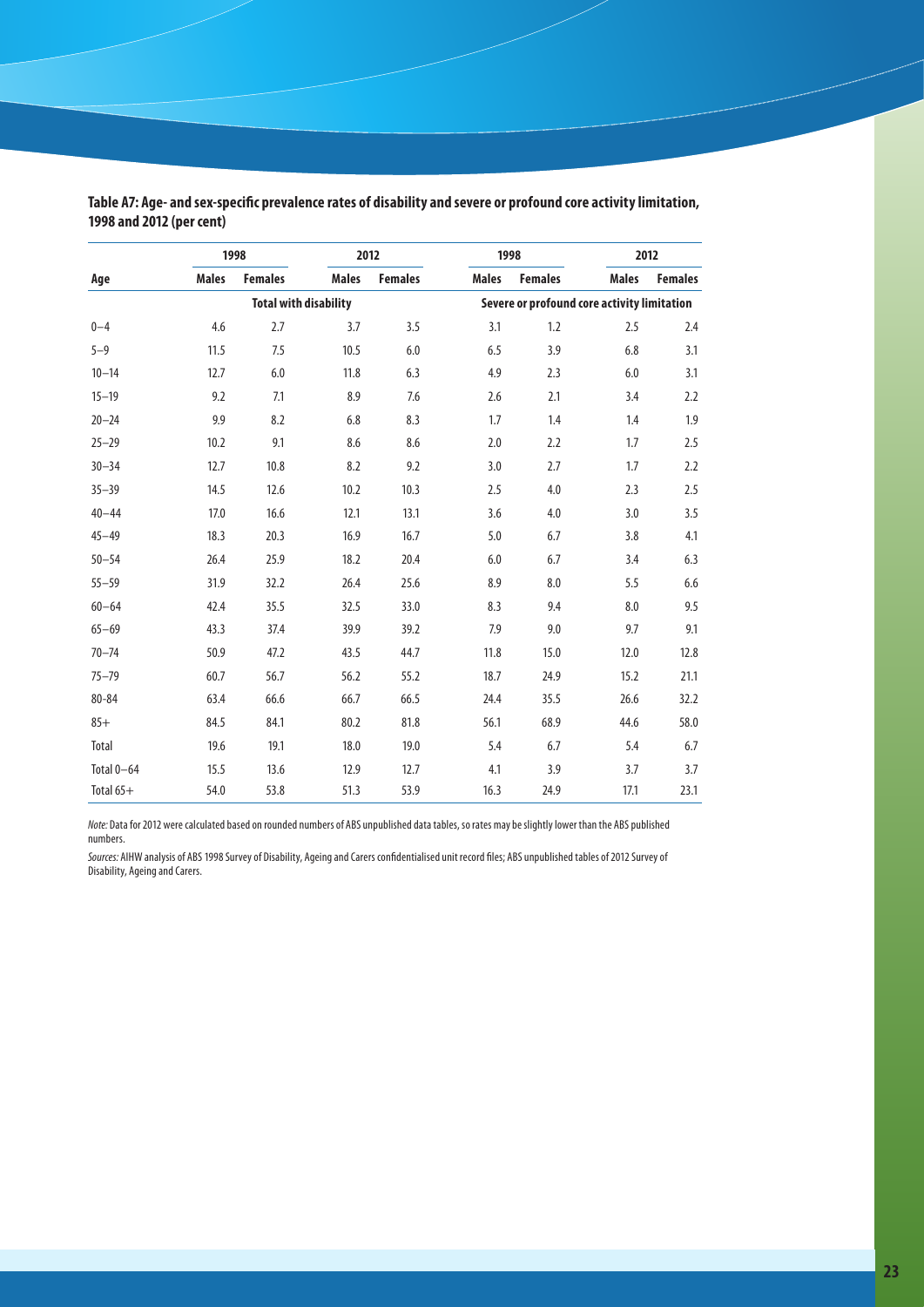| Sex/age        | 1998    | 2003   | 2009                                        | 2012 | <b>Difference 1998-2012</b> |
|----------------|---------|--------|---------------------------------------------|------|-----------------------------|
|                |         |        | <b>Total with disability</b>                |      | (Percentage points)         |
| <b>Males</b>   |         |        |                                             |      |                             |
| Total 0-64     | 15.9    | 15.3   | 12.8                                        | 12.5 | $-3.4$                      |
| Total 65+      | 56.2    | 56.1   | 54.3                                        | 52.3 | $-3.9$                      |
| <b>Total</b>   | 21.0    | 20.4   | 18.1                                        | 17.5 | $-3.4$                      |
| <b>Females</b> |         |        |                                             |      |                             |
| Total 0-64     | 14.0    | $14.0$ | 12.4                                        | 12.1 | $-1.9$                      |
| Total 65+      | 53.1    | 54.5   | 51.6                                        | 52.4 | $-0.7$                      |
| <b>Total</b>   | 18.9    | 19.1   | 17.3                                        | 17.1 | $-1.8$                      |
| <b>Persons</b> |         |        |                                             |      |                             |
| Total 0-64     | 15.0    | 14.7   | 12.6                                        | 12.3 | $-2.7$                      |
| Total 65+      | 54.6    | 55.3   | 52.8                                        | 52.4 | $-2.2$                      |
| <b>Total</b>   | 19.9    | 19.8   | 17.7                                        | 17.3 | $-2.6$                      |
|                |         |        | Severe or profound core activity limitation |      |                             |
| <b>Males</b>   |         |        |                                             |      |                             |
| Total 0-64     | 4.2     | 3.9    | 3.6                                         | 3.6  | $-0.6$                      |
| Total 65+      | 18.7    | 18.1   | 17.3                                        | 17.6 | $-1.2$                      |
| <b>Total</b>   | $6.0\,$ | 5.7    | 5.3                                         | 5.4  | $-0.7$                      |
| <b>Females</b> |         |        |                                             |      |                             |
| Total 0-64     | 4.0     | 3.9    | 3.4                                         | 3.6  | $-0.4$                      |
| Total 65+      | 24.1    | 24.6   | 21.2                                        | 21.1 | $-3.0$                      |
| <b>Total</b>   | 6.5     | 6.5    | 5.7                                         | 5.8  | $-0.7$                      |
| <b>Persons</b> |         |        |                                             |      |                             |
| Total 0-64     | 4.1     | 3.9    | 3.5                                         | 3.6  | $-0.5$                      |
| Total 65+      | 22.0    | 22.0   | 19.6                                        | 19.6 | $-2.4$                      |
| <b>Total</b>   | 6.3     | 6.2    | 5.5                                         | 5.6  | $-0.7$                      |

**Table A8: Age-standardised rates of disability and severe or profound core activity limitation, 1998, 2003, 2009 and 2012 (per cent)**

*Notes:*

1. Rates have been age-standardised to the Australian population at 30 June 2001.

2. Data for 2012 were calculated based on rounded numbers of ABS unpublished data tables so that rates may be slightly lower than the ABS published numbers.

*Sources:* AIHW analysis of ABS 1998 and 2003 Survey of Disability, Ageing and Carers confidentialised unit record files, and ABS unpublished data of 2009 and 2012 Survey of Disability, Ageing and Carers.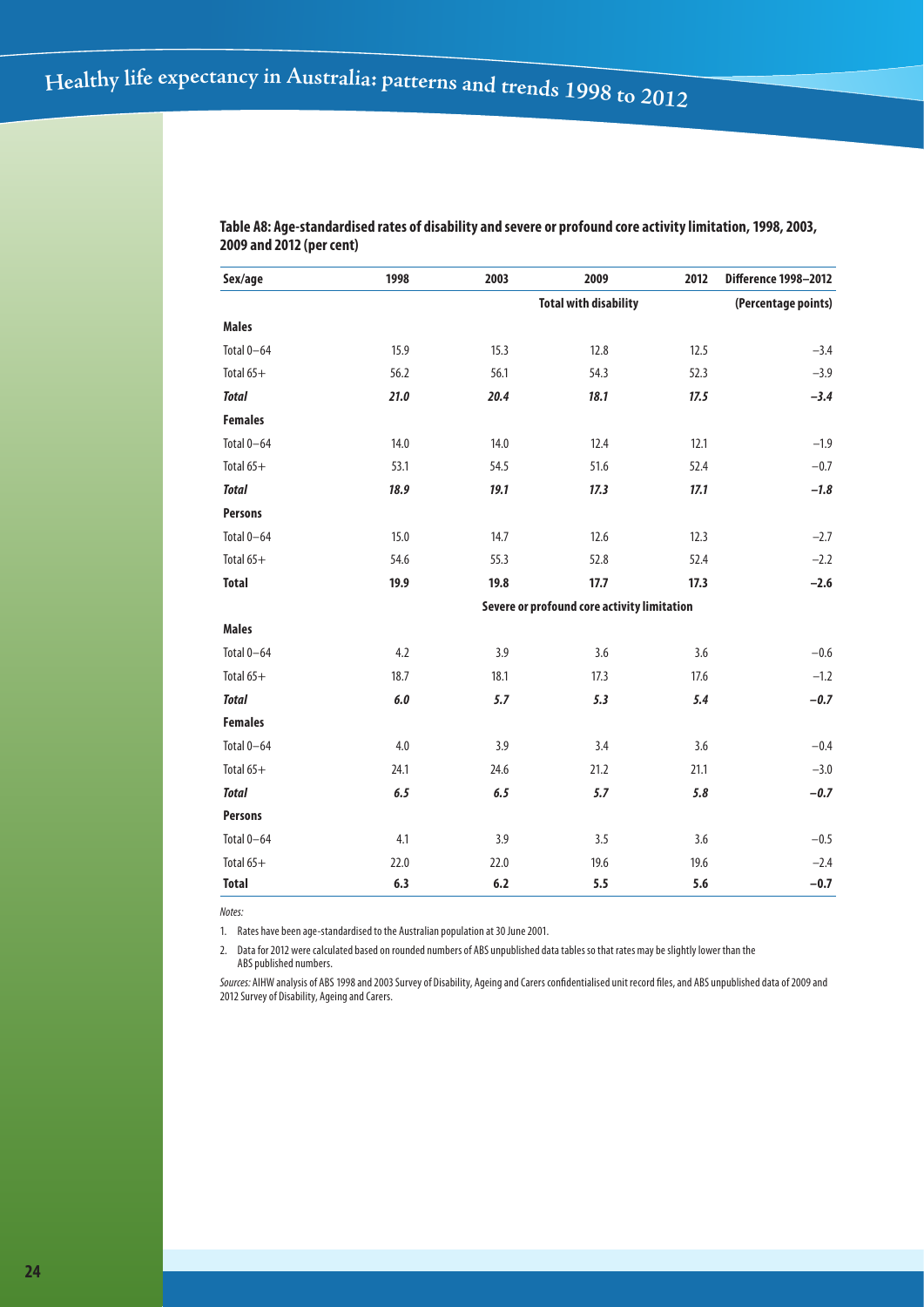# **Appendix B: ABS survey definitions of disability**

Not all literature on health expectancy uses standard definitions of disability following the International Classification of Functioning, Disability and Health (ICF). A wide range of concepts and measures of disability has been used in the studies on health expectancies. The terms 'disease', 'morbidity' and 'disability' have been sometimes used interchangeably.

The ABS Survey of Disability, Ageing and Carers generally follows the conceptual framework and major concepts of the ICF (ABS 2013).

## **Disability**

For ABS survey purposes, a person has disability if they have at least 1 of 17 limitations, restrictions or impairments that has lasted or is likely to last for at least 6 months and that restricts everyday activities. People with disability, so defined, are asked further questions about core activity limitations and schooling and employment restrictions. Those reporting a core activity limitation or a schooling or employment restriction are the population with disability and a specific limitation or restriction. The remainder is the population with disability and no specific limitations.

## **Core activity**

People who were identified as having disability were asked about their need for assistance with the core activities of self-care, mobility and communication.

Core activities comprise the following tasks:

- • self-care—bathing or showering, dressing, eating, using the toilet, and bladder or bowel control
- • mobility—getting into or out of a bed or chair, moving around at home and going to, or getting around, a place away from home
- • communication—understanding and being understood by others: strangers, family and friends.

## **Core activity limitation**

Four levels of core activity limitation were determined, based on whether a person needs personal assistance with, has difficulty with, or uses aids or equipment for, any of the core activities. A person's overall level of core activity limitation was determined by the highest level of limitation experienced in any of the core activity areas. The four levels of core activity limitation are:

- • profound—always needs assistance from another person to perform a core activity
- • severe—sometimes needs assistance from another person to perform a core activity; or has difficulty understanding or being understood by family or friends; or can communicate more easily using sign language or other non-spoken forms of communication
- • moderate—does not need assistance, but has difficulty performing a core activity
- mild—has no difficulty performing a core activity but uses aids or equipment because of disability; or cannot easily walk 200 metres, walk up and down stairs without a handrail, easily bend to pick up an object from the floor, or use public transport; or has difficulty or needs help using public transport.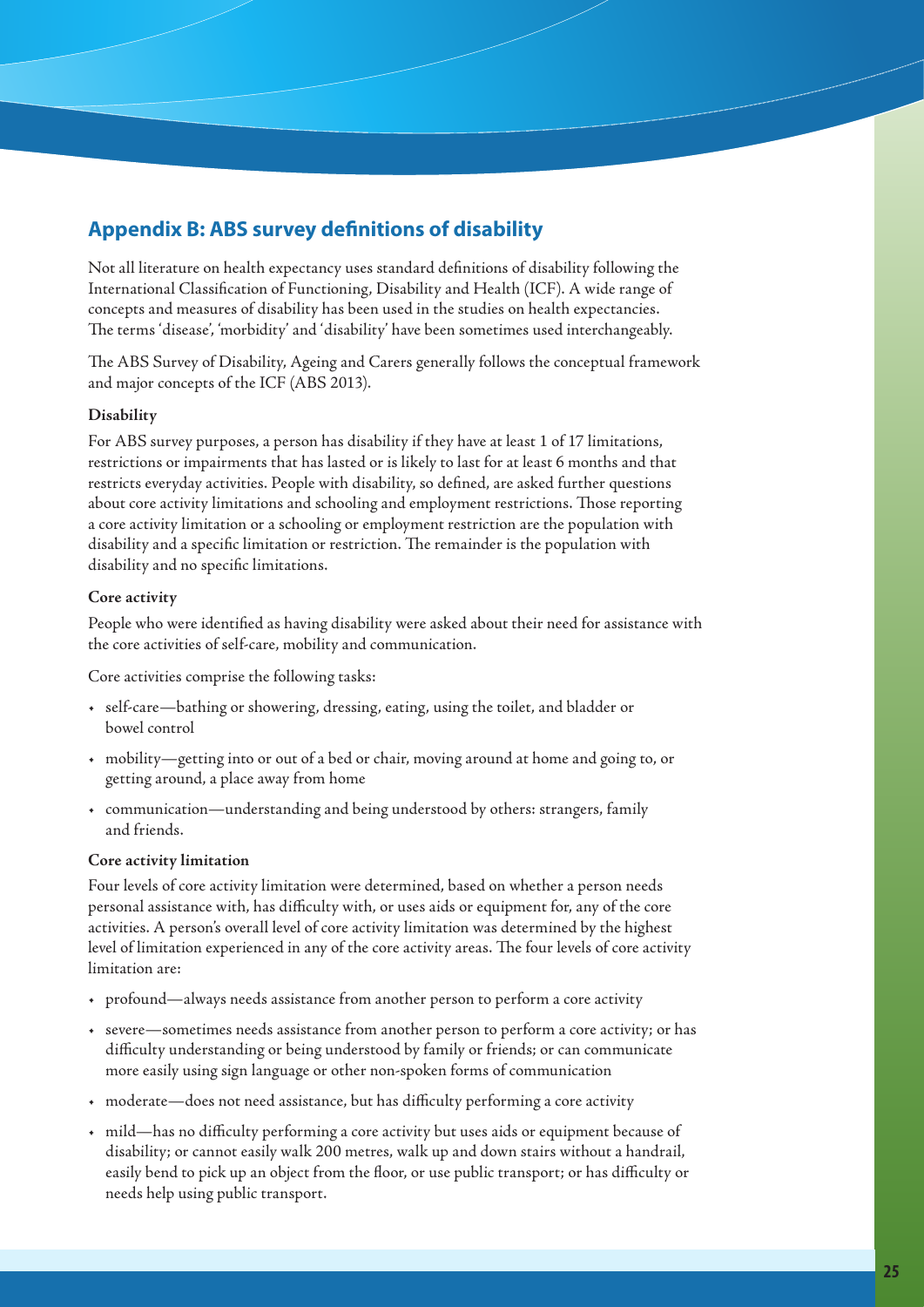## **References**

ABS (Australian Bureau of Statistics) 2013. Disability, ageing and carers: summary of findings, Australia 2012. ABS cat. no. 4430.0. Canberra: ABS.

AIHW (Australian Institute of Health and Welfare) 2004. Disability and its relationship to health conditions and other factors. Disability series. Cat. no. DIS 37. Canberra: AIHW.

AIHW 2012. Changes in life expectancy and disability in Australia 1998 to 2009. Bulletin no. 111. Cat. no. AUS 166. Canberra: AIHW.

AIHW 2014. Australia's health 2014. Australia's health series no. 14. Cat. no. AUS 178. Canberra: AIHW.

Howse K 2006. Increasing life expectancy and the compression of morbidity: a critical review of the debate. Working paper no. 206. Oxford Institute of Ageing.

Oksuzyan A, Bronnum H & Jeune B 2010. Gender gap in health expectancy. European Journal of Ageing 7:213–218.

OECD (Organisation for Economic Co-operation and Development) 2011. Life expectancy and health life expectancy at age 65. In Health at a Glance 2011: OECD Indicators, OECD Publishing, viewed on 3 July 2014: <http://dx.doi.org/10.1787/health\_glance-2011-66-en>.

Robine J, Romieu I & Cambois E 1999. Health expectancy indicators. Bulletin of the World Health Organization, 77(2):181–5.

Robine J, Jagger C & Egidi V 2000. Selection of a coherent set of health indicators: a first step towards a user's guide to health expectancies for the European Union. Montpellier (France) European Union–International Network on Health Expectancy and the Disability Process (REVES).

Robine J & Michel J 2004. Looking forward to a general theory on population ageing. The Journals of Gerontology 59A(6):590–605.

Robine J & Jagger C 2005. The relationship between increasing life expectancy and healthy life expectancy. Ageing Horizons 3:14–21. Oxford Institute of Ageing.

Robine J, Saito Y  $\&$  Jagger C 2009. The relationship between longevity and health life expectancy. Quality in Ageing 10 (2):5–14.

Sullivan DF 1971. A single index of mortality and morbidity. HSMHA Health reports 86:347–354.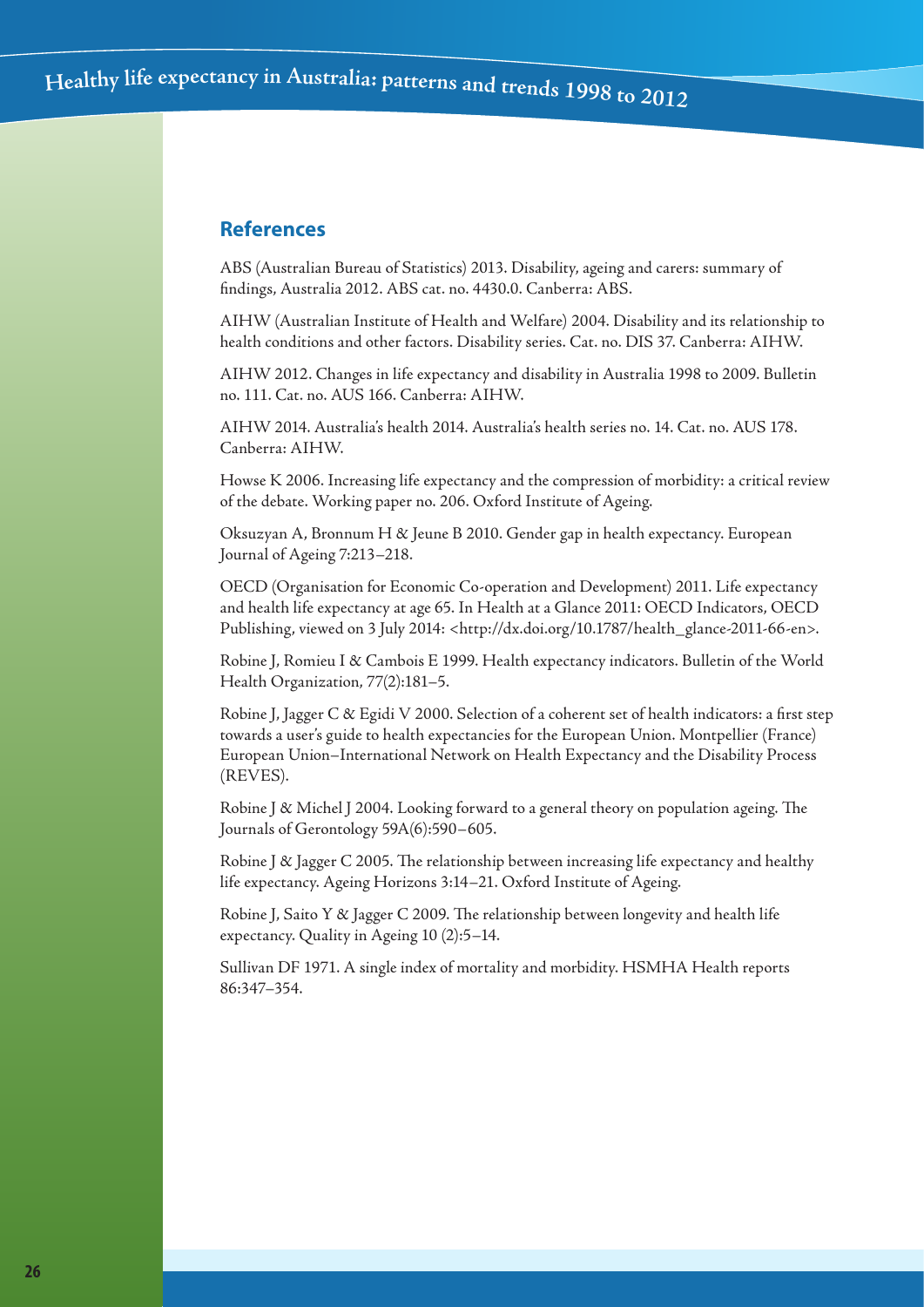# **Acknowledgments**

The author of this report was Dr Xingyan Wen of the Australian Institute of Health and Welfare (AIHW). Valuable comments from the following AIHW referees are gratefully acknowledged:

Mr Mark Cooper-Stanbury, Dr Pamela Kinnear, Mr Warren Richter, Mr David Whitelaw and Mr David Kalisch.

# **Abbreviations**

| <b>ABS</b>   | <b>Australian Bureau of Statistics</b>                                             |
|--------------|------------------------------------------------------------------------------------|
| <b>AIHW</b>  | Australian Institute of Health and Welfare                                         |
| <b>DFLE</b>  | expected years without disability                                                  |
| <b>DLE</b>   | expected years of life lived with disability                                       |
| ICF          | International Classifications of Functioning, Disability and Health                |
| LE           | life expectancy                                                                    |
| <b>SDAC</b>  | Survey of Disability, Ageing and Carers                                            |
| <b>SPFLE</b> | expected years of life lived without a severe or profound core activity limitation |
| <b>SPLE</b>  | expected years of life lived with a severe or profound core activity limitation    |
| <b>WHO</b>   | World Health Organization                                                          |